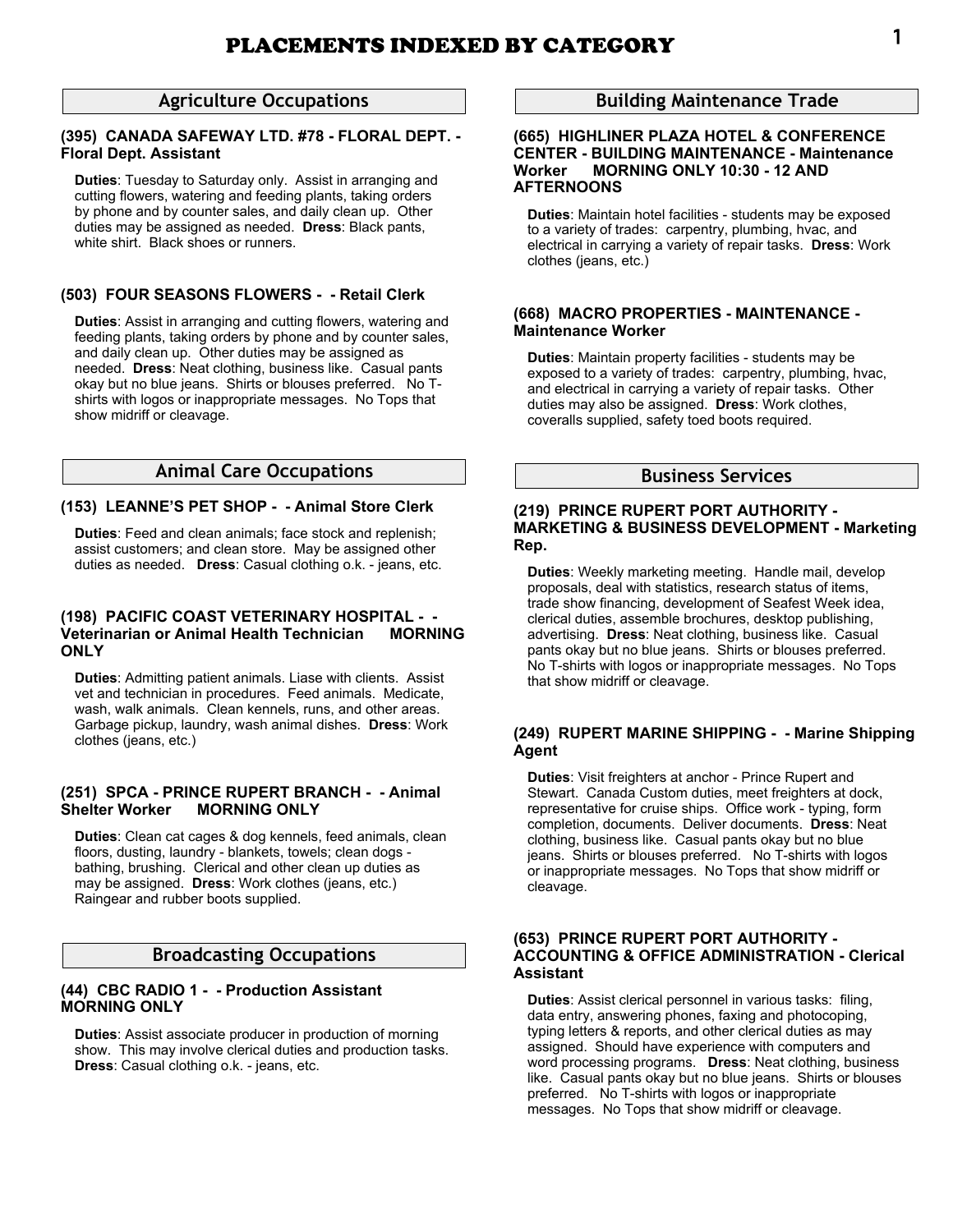# **Clerical General**

# **(102) FISHERIES & OCEANS CANADA NORTH COAST - ADMINISTRATION - Administrative Assistant**

**Duties**: General introduction to department structure and district covered. Learn basics of computerized budget system. Assist with filing systems; manage mail; learn petty cash procedures; management of supplies; operate various office equipment and be exposed to various software programs: Wordperfect, Excel, Access, and Teamlinks. **Dress**: Neat clothing, business like. Casual pants okay but no blue jeans. Shirts or blouses preferred. No T-shirts with logos or inappropriate messages. No Tops that show midriff or cleavage.

# **(168) METLAKATLA BAND COUNCIL - OFFICE - Clerk**

**Duties**: Recepionist duties: answering phones, general inquiries; Clerk/Typist duties: filing, typing, computer work, office machines operation. Secretarial duties: taking minutes of meetings, and other general tasks as assigned. Job shadows will involve observation of the three positions in the Band Office. **Dress**: Casual clothing o.k. - jeans, etc.

### **(23) CANADIAN FISHING COMPANY - PAYROLL - Junior Accounting Clerk**

**Duties**: Students may be able to do data entry and clerical duties. This position will be deal with confidential information. **Dress**: Casual clothing o.k. - jeans, etc.

# **(299) TRICORP - - Office Clerk**

**Duties**: Receptionist and general clerical duties: answering phones, typing, filing, operating computer, serving clients. Working under the supervision of clerical staff, other duties may also be assigned. **Dress**: Neat clothing, business like. Casual pants okay but no blue jeans. Shirts or blouses preferred. No T-shirts with logos or inappropriate messages. No Tops that show midriff or cleavage.

### **(393) HECATE STRAIT EMPLOYMENT DEVELOPMENT SOCIETY - - Clerical Assistant**

**Duties**: Assist office and instructors in variety of duties: receptionist duties -- phones, greeting clients, monitor front; clerical -- filing, typing, record keeping and data entry; operate office machinery. Other duties may be assigned as needed. **Dress**: Neat clothing, business like. Casual pants okay but no blue jeans. Shirts or blouses preferred. No Tshirts with logos or inappropriate messages. No Tops that show midriff or cleavage.

# **(434) THE EDGE YOUTH EMPLOYMENT CENTRE - - Receptionist**

**Duties**: Answer phones and greet daily clientele. Operate various office equipment: photocopier, fax machine, computer. Duties may include filing, assisting clients in doing resumes, handling mail, doing various errands as directed. **Dress**: Neat clothing, business like. Casual pants okay but no blue jeans. Shirts or blouses preferred. No Tshirts with logos or inappropriate messages. No Tops that show midriff or cleavage.

# **(499) CAREER RESOURCE CENTER - - Administrative Assistant**

**Duties**: Recepionist duties: answering phones, general inquiries. Clerk/Typist duties: filing, typing, computer work, office machines operation. Other general tasks as assigned. **Dress**: Neat clothing, business like. Casual pants okay but no blue jeans. Shirts or blouses preferred. No T-shirts with logos or inappropriate messages. No Tops that show midriff or cleavage.

# **(518) GITMAXMAK'AY NISGA'A SOCIETY - - Receptionist**

**Duties**: Answer phones and greet daily clientele at counter. Operate various office equipment: photocopier, fax machine, adding machines, and postage meter. May be assigned other duties as required. **Dress**: Neat clothing, business like. Casual pants okay but no blue jeans. Shirts or blouses preferred. No T-shirts with logos or inappropriate messages. No Tops that show midriff or cleavage.

### **(624) MAHER TERMINALS - OFFICE - Clerical Assistant**

**Duties**: Assist clerical personnel in various tasks: filing, data entry, answering phones, faxing and photocoping, typing letters & reports, and other clerical duties as may assigned. Should have experience with computers and word processing programs. **Dress**: Neat clothing, business like. Casual pants okay but no blue jeans. Shirts or blouses preferred. No T-shirts with logos or inappropriate messages. No Tops that show midriff or cleavage.

### **(644) PROGRESSIVE STEEL - OFFICE - Office Assistant**

**Duties**: Receptionist duties: answering phones, general inquiries; Clerk/Typist duties: filing, typing, computer work, office machines operation. **Dress**: Work clothes, coveralls supplied, safety toed boots required.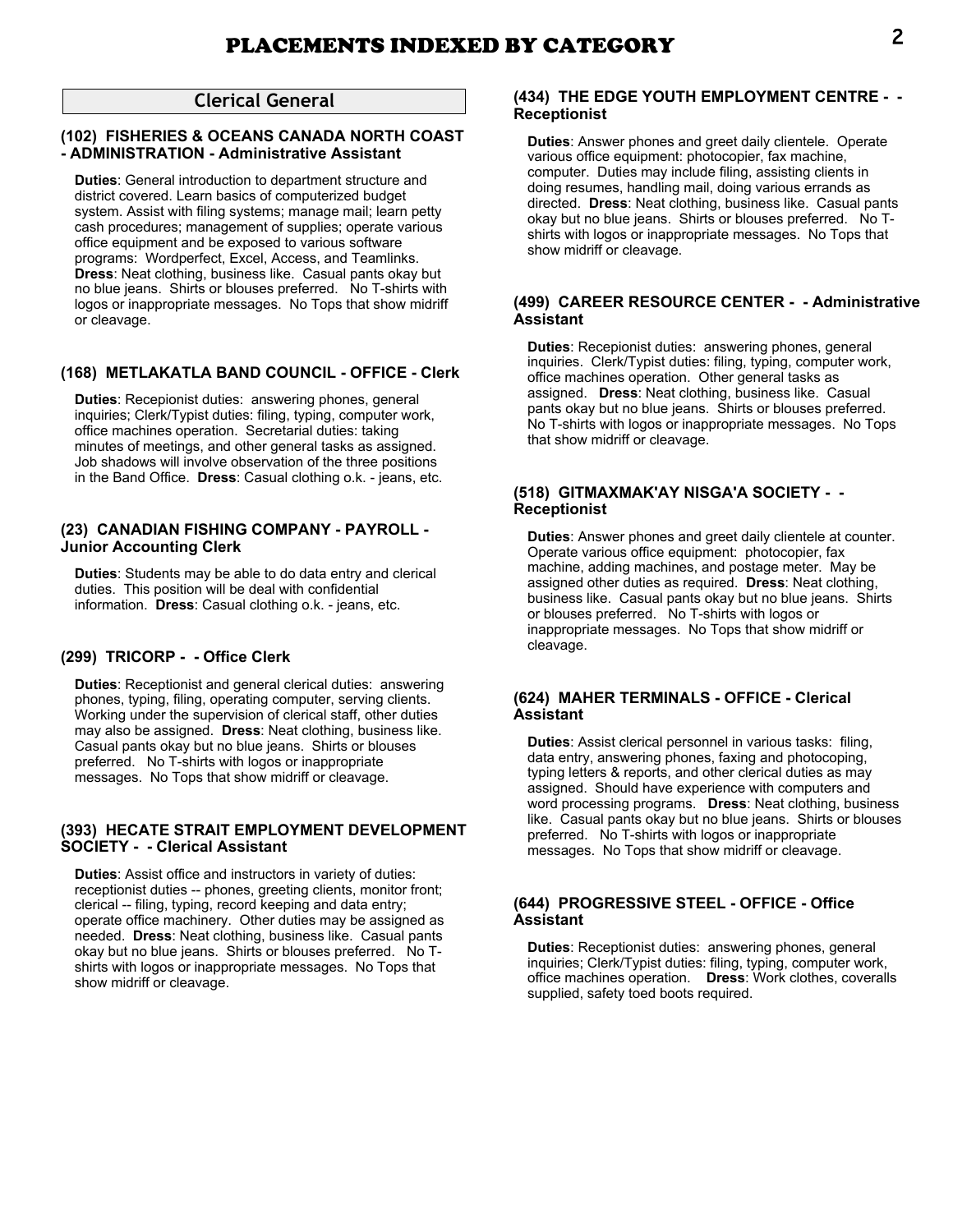# **(667) MACRO PROPERTIES - OFFICE - Office Worker**

**Duties**: Students may perform a variety of duties related to property management: taking messages, filing, completing forms, operating various business machines (computer, debit, fax, etc.) as well as other tasks as may be assigned. **Dress**: Neat clothing, business like. Casual pants okay but no blue jeans. Shirts or blouses preferred. No T-shirts with logos or inappropriate messages. No Tops that show midriff or cleavage.

# **Computer & Info. Systems Professionals/Technicians**

# **(459) PRINCE RUPERT LIBRARY - INTERNET - Internet Technician**

**Duties**: Assist Assistant Libriarian in charge of Internet room in maintaining equipment, network and internet. Network and internet experience would be an assest. Some clerical and custodial duties may be assigned. **Dress**: Neat clothing, business like. Casual pants okay but no blue jeans. Shirts or blouses preferred. No T-shirts with logos or inappropriate messages. No Tops that show midriff or cleavage.

### **(486) CITY OF PRINCE RUPERT - INFORMATION SERVICES - Computer Technician**

**Duties**: Assist on site computer technician in performance of duties: maintaining and developing city website; computer repair and maintenance; network maintenance; and other duties as may be assigned. An interview is required to access this placement. **Dress**: Neat clothing, business like. Casual pants okay but no blue jeans. Shirts or blouses preferred. No T-shirts with logos or inappropriate messages. No Tops that show midriff or cleavage.

### **(508) DATABOY COMPUTER SERVICES - - Computer Technician**

**Duties**: Assist Technician(s) in performance of duties: maintaining computer hardware and software; troubleshooting computer problems; installing software; and providing service when needed and requested. Assisting in satellite installations. Clerical and clean up duties may also be assigned. **Dress**: Casual clothing o.k. - jeans, etc.

# **(638) GOOD TIMES GAMES & ELECTRONICS - - Computer Sales and Service Person AFTERNOON ONLY**

**Duties**: Assist Technician(s) in performance of duties: maintaining computer hardware and software; troubleshooting computer problems; installing software; and providing service when needed and requested. This placement will also involve customer service for retail products and games. Other duties may be assigned. **Dress**: Neat clothing, business like. Casual pants okay but no blue jeans. Shirts or blouses preferred. No T-shirts with logos or inappropriate messages. No Tops that show midriff or cleavage.

# **Construction Trades**

# **(122) J & J CONSTRUCTION - - Carpenter EITHER FULL MORNING OR FULL AFTERNOON.**

**Duties**: Installation of counter tops, doors; bend and tie rebar, build batter boards, build cabinets, stain cabinets, cut and build forms, do interior renovations - baseboards, cleanup, doors. Install storm doors. **Dress**: Work clothes, and safety toed boots required.

### **(369) DISTRICT #52 MAINTENANCE - CARPENTRY - Carpenter EITHER FULL MORNING OR FULL AFTERNOON.**

**Duties**: Assist carpenters in variety of tasks related to the maintenance and repair of district schools and buildings. Tasks: framing, drywall, joinery, etc. Afternoon placement begins at 12:30. **Dress**: Work clothes, coveralls supplied, safety toed boots required.

# **(370) DISTRICT #52 MAINTENANCE - PAINT - Painter EITHER FULL MORNING OR FULL AFTERNOON.**

**Duties**: Assist painters in variety of tasks related to the maintenance and upkeep of district schools and buildings. Tasks: painting preparation, drywalling, painting, etc. Afternoon placement begins at 12:30. **Dress**: Work clothes, coveralls supplied, safety toed boots required.

# **(511) DWAYNE DAVEY DRYWALL - - Drywaller**

**Duties**: Assist journeyman drywaller in various construction tasks: drywall, construction renovations, cement work, etc. **Dress**: Work clothes, safety toed boots required, other safety equipment will be supplied.

# **(6) ALL-WEST GLASS - - Glazier**

**Duties**: Assist glaziers in installation of glass for buildings, homes, and vehicles. **Dress**: Safety Toed Boots or Rubbers required

### **(89) EBY & SONS CONSTRUCTION LTD. - - Labourer EITHER FULL MORNING OR FULL AFTERNOON.**

**Duties**: Roofing - labourer, hauling materials, loading trucks, cleanup, patch jobs. Carpenter- assist carpenter in window repair, finishing, replacements. Glass - help with cutting and moving in shop. Installing boat windows. Clean up. **Dress**: Work clothes, coveralls supplied, safety toed boots required.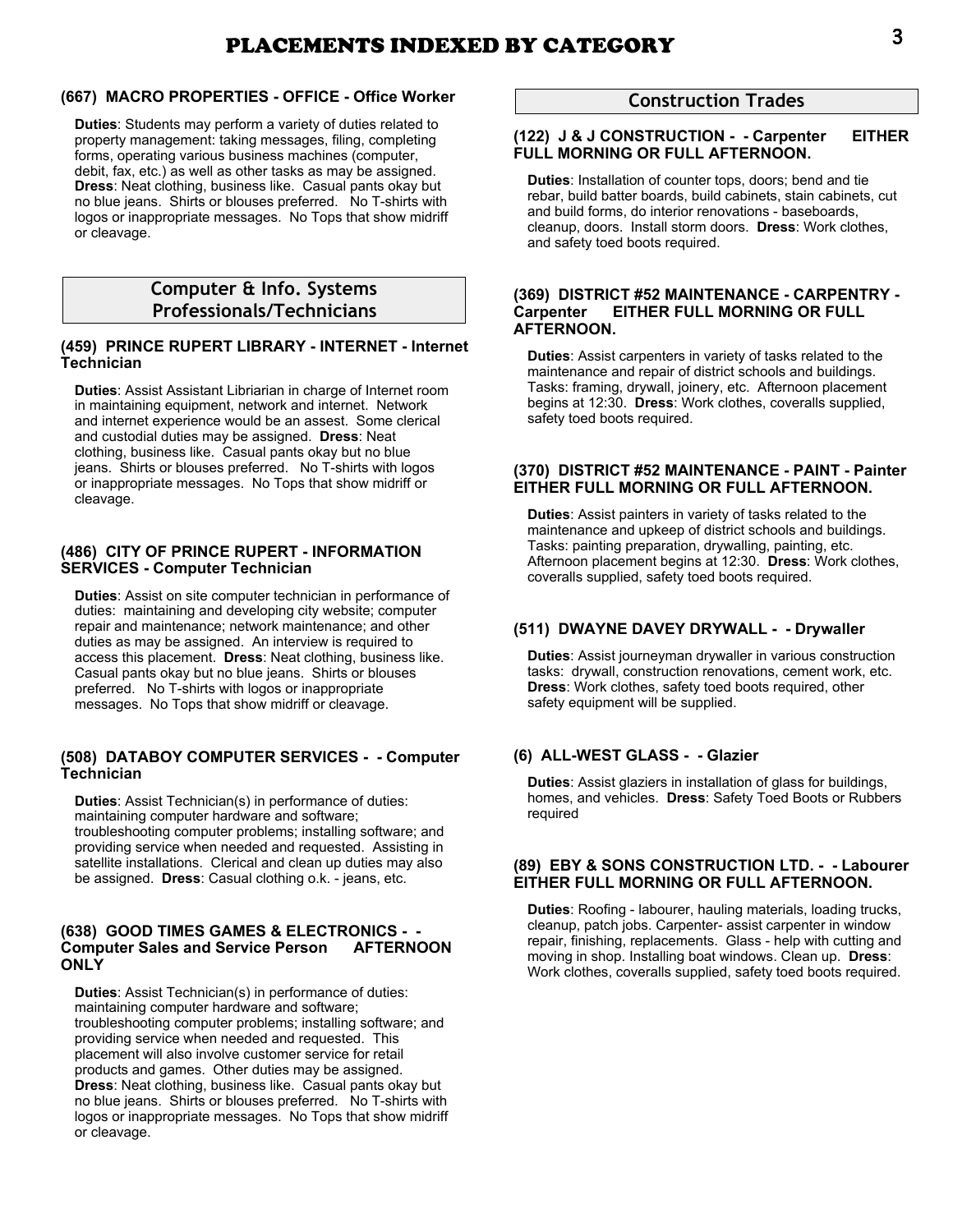# **Education Clerical & Service**

# **(552) CONRAD ELEMENTARY SCHOOL - MAIN OFFICE - School Office Secretary**

**Duties**: General clerical duties may be assigned: answering phones and operating fax, reception duties at front counter, typing, data entry, stock and inventory duties, and updating text book inventory. **Dress**: Neat clothing, business like. Casual pants okay but no blue jeans. Shirts or blouses preferred. No T-shirts with logos or inappropriate messages. No Tops that show midriff or cleavage.

# **Education Elementary**

# **(137) LAX K'XEEN ELEMENTARY SCHOOL - PRIMARY DIVISIONS - Elementary Teacher - Primary**

**Duties**: Working under direction of classroom teachers which will include the following: supervision of small group activities, one-to-one assistance with specific students, reading to class, marking and evaluation of simple activities, observation notes on specific students, supervision of large group activities, and listening to students read. **Dress**: Neat clothing, business like. Casual pants okay but no blue jeans. Shirts or blouses preferred. No T-shirts with logos or inappropriate messages. No Tops that show midriff or cleavage.

### **(138) LAX K'XEEN ELEMENTARY SCHOOL - INTERMEDIATE DIVISIONS - Elementary Teacher - Intermediate**

**Duties**: Working under direction of classroom teachers which will include the following: supervision of small group activities, one-to-one assistance with specific students, reading to class, marking and evaluation of simple activities, observation notes on specific students, supervision of large group activities, and listening to students read. **Dress**: Neat clothing, business like. Casual pants okay but no blue jeans. Shirts or blouses preferred. No T-shirts with logos or inappropriate messages. No Tops that show midriff or cleavage.

### **(203) PINERIDGE ELEMENTARY SCHOOL - PHYSICAL EDUCATION - Elementary Teacher - P. E. Specialist**

**Duties**: Assist teacher in Physical Education classes by providing one on one and small group coaching. Also monitor large group activities under direct supervision of teacher. Help setup and clean up equipment. Assist in coaching extra-curricular activities. Some time in classroom may also be available if desired. **Dress**: Sweat pants and t shirts with appropriate labelling.

# **(204) PINERIDGE ELEMENTARY SCHOOL - PRIMARY DIVISIONS - Elementary Teacher - Primary**

**Duties**: Working under direction of classroom teachers which will include the following: supervision of small group activities, one-to-one assistance with specific students, reading to class, marking and evaluation of simple activities, observation notes on specific students, supervision of large group activities, and listening to students read. **Dress**: Neat clothing, business like. Casual pants okay but no blue jeans. Shirts or blouses preferred. No T-shirts with logos or inappropriate messages. No Tops that show midriff or cleavage.

### **(205) PINERIDGE ELEMENTARY SCHOOL - INTERMEDIATE DIVISIONS - Elementary Teacher - Intermediate**

**Duties**: Working under direction of classroom teachers which will include the following: supervision of small group activities, one-to-one assistance with specific students, reading to class, marking and evaluation of simple activities, observation notes on specific students, supervision of large group activities, and listening to students read. **Dress**: Neat clothing, business like. Casual pants okay but no blue jeans. Shirts or blouses preferred. No T-shirts with logos or inappropriate messages. No Tops that show midriff or cleavage.

# **(206) PINERIDGE ELEMENTARY SCHOOL - SCHOOL LIBRARY - School Librarian**

**Duties**: Assist Librarian and other teacher assistants in various duties as assigned: carding books, shelving and receiving books. Assist students in subject and theme searches. **Dress**: Neat clothing, business like. Casual pants okay but no blue jeans. Shirts or blouses preferred. No T-shirts with logos or inappropriate messages. No Tops that show midriff or cleavage.

### **(207) PORT EDWARD ELEMENTARY SCHOOL - PRIMARY DIVISIONS - Elementary Teacher - Primary**

**Duties**: Greet children. Assist moving children in class and within school. Assist children in answer questions, gym activities, math, language/reading, and recess. **Dress**: Neat clothing, business like. Casual pants okay but no blue jeans. Shirts or blouses preferred. No T-shirts with logos or inappropriate messages. No Tops that show midriff or cleavage.

# **(245) ROOSEVELT PARK COMMUNITY SCHOOL - LIBRARY - Teacher Librarian**

**Duties**: Assist Librarian and other teacher assistants in various duties as assigned: carding books, shelving and receiving books. Assist students in subject and theme searches. **Dress**: Neat clothing, business like. Casual pants okay but no blue jeans. Shirts or blouses preferred. No T-shirts with logos or inappropriate messages. No Tops that show midriff or cleavage.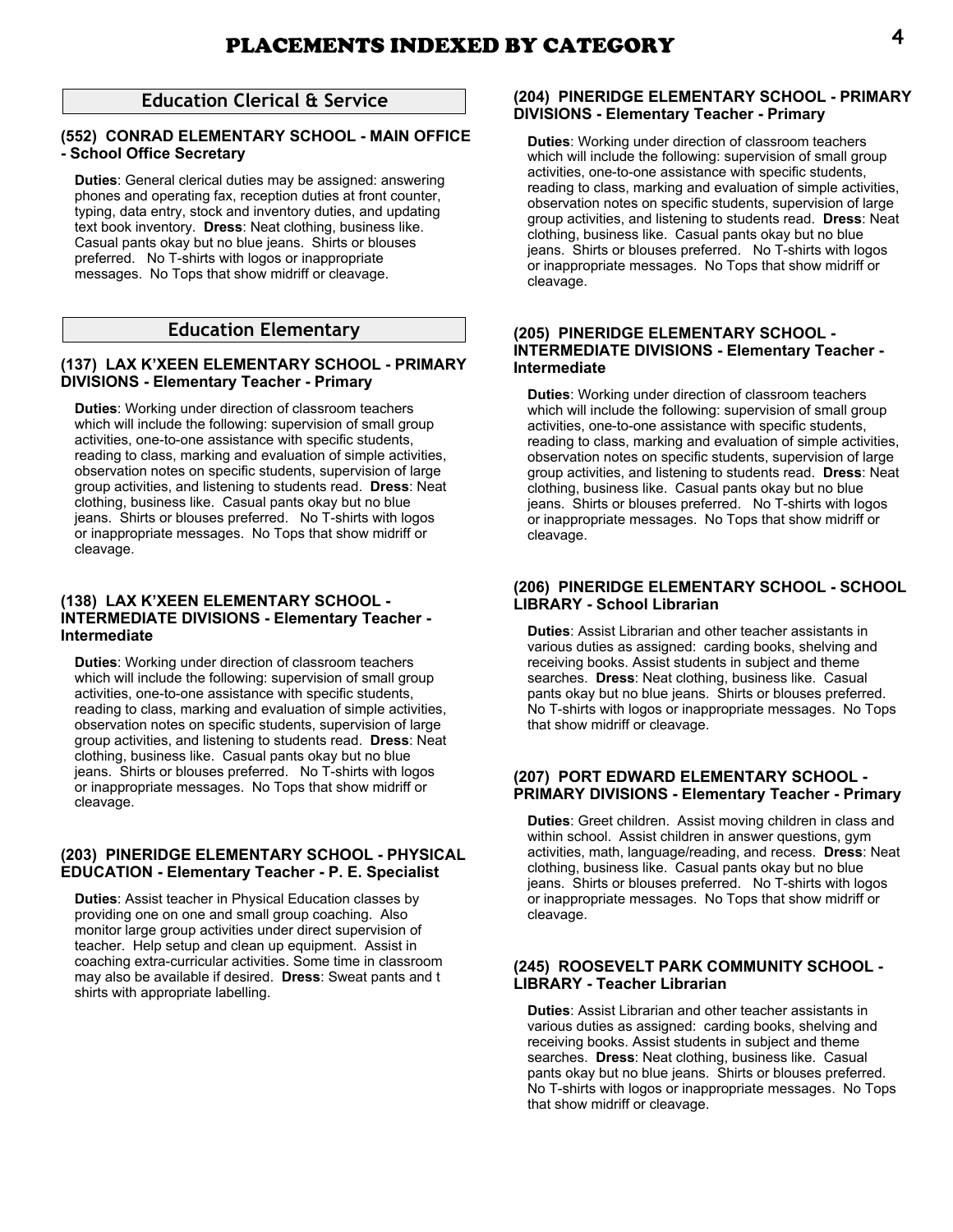# **(246) ROOSEVELT PARK COMMUNITY SCHOOL - PRIMARY DIVISIONS - Elementary Teacher - Primary**

**Duties**: Working under direction of classroom teachers which will include the following: supervision of small group activities, one-to-one assistance with specific students, reading to class, marking and evaluation of simple activities, observation notes on specific students, supervision of large group activities, and listening to students read. **Dress**: Neat clothing, business like. Casual pants okay but no blue jeans. Shirts or blouses preferred. No T-shirts with logos or inappropriate messages. No Tops that show midriff or cleavage.

# **(254) DISTRICT #52 EDUCATIONAL SERVICES - ELEMENTARY BAND PROGRAM - Elementary Band Teacher**

**Duties**: Assist Band Teacher in performance of duties as he travels to each elementary school within the city. Some evening work may also be available during Christmas concert season (Nov. - Dec.) **Dress**: Neat clothing, business like. Casual pants okay but no blue jeans. Shirts or blouses preferred. No T-shirts with logos or inappropriate messages. No Tops that show midriff or cleavage.

# **(342) CONRAD ELEMENTARY SCHOOL - LIBRARY - Library Clerk**

**Duties**: Assist library staff in various duties: shelving books, sorting and ordering to system, assisting students and other duties that may be assigned. **Dress**: Neat clothing, business like. Casual pants okay but no blue jeans. Shirts or blouses preferred. No T-shirts with logos or inappropriate messages. No Tops that show midriff or cleavage.

### **(344) ROOSEVELT PARK COMMUNITY SCHOOL - INTERMEDIATE DIVISIONS - Elementary Teacher - Intermediate**

**Duties**: Working under direction of classroom teachers which will include the following: supervision of small group activities, one-to-one assistance with specific students, teaching lessons to class, marking and evaluation of simple activities, observation notes on specific students, supervision of large group activities, and other duties as may assigned. **Dress**: Neat clothing, business like. Casual pants okay but no blue jeans. Shirts or blouses preferred. No T-shirts with logos or inappropriate messages. No Tops that show midriff or cleavage.

# **(373) LAX K'XEEN ELEMENTARY SCHOOL - LIBRARY - Teacher Librarian**

**Duties**: Assist Librarian and other teacher assistants in various duties as assigned: carding books, shelving and receiving books. Assist students in subject and theme searches. **Dress**: Neat clothing, business like. Casual pants okay but no blue jeans. Shirts or blouses preferred. No T-shirts with logos or inappropriate messages. No Tops that show midriff or cleavage.

# **(471) ANNUNCIATION SCHOOL - INTERMEDIATE DIVISIONS - Elementary Teacher**

**Duties**: Assist teacher: materials, clerical, marking, room organize, lesson prep.

Assist students: enter/leave room, supervision of breaks, read/listen to students, assist with centres. **Dress**: Neat clothing, business like. Casual pants okay but no blue jeans. Shirts or blouses preferred. No T-shirts with logos or inappropriate messages. No Tops that show midriff or cleavage.

# **(67) CONRAD ELEMENTARY SCHOOL - PRIMARY DIVISIONS - Elementary Teacher - Primary**

**Duties**: Working under direction of classroom teachers which will include the following: supervision of small group activities, one-to-one assistance with specific students, reading to class, marking and evaluation of simple activities, observation notes on specific students, supervision of large group activities, and listening to students read. **Dress**: Neat clothing, business like. Casual pants okay but no blue jeans. Shirts or blouses preferred. No T-shirts with logos or inappropriate messages. No Tops that show midriff or cleavage.

### **(68) CONRAD ELEMENTARY SCHOOL - INTERMEDIATE DIVISION - Elementary Teacher - Intermediate**

**Duties**: Working under direction of classroom teachers which will include the following: supervision of small group activities, one-to-one assistance with specific students, reading to class, marking and evaluation of simple activities, observation notes on specific students, supervision of large group activities, and listening to students read. **Dress**: Neat clothing, business like. Casual pants okay but no blue jeans. Shirts or blouses preferred. No T-shirts with logos or inappropriate messages. No Tops that show midriff or cleavage.

# **(7) ANNUNCIATION SCHOOL - PRIMARY DIVISIONS - Elementary Teacher**

**Duties**: Assist teacher: materials, clerical, marking, room organize, lesson prep.

Assist students: enter/leave room, supervision of breaks, read/listen to students, assist with centres. **Dress**: Neat clothing, business like. Casual pants okay but no blue jeans. Shirts or blouses preferred. No T-shirts with logos or inappropriate messages. No Tops that show midriff or cleavage.

# **(8) ANNUNCIATION SCHOOL - PHYSICAL EDUCATION - Elementary Phys Ed Teacher MORNING ONLY**

**Duties**: Assist teacher with physical education instruction. Classes will vary with time of day placement. Assistance with intramural and extra-curricular activities is also part of placement. **Dress**: Neat clothing, business like. Casual pants okay but no blue jeans. Shirts or blouses preferred. No T-shirts with logos or inappropriate messages. No Tops that show midriff or cleavage.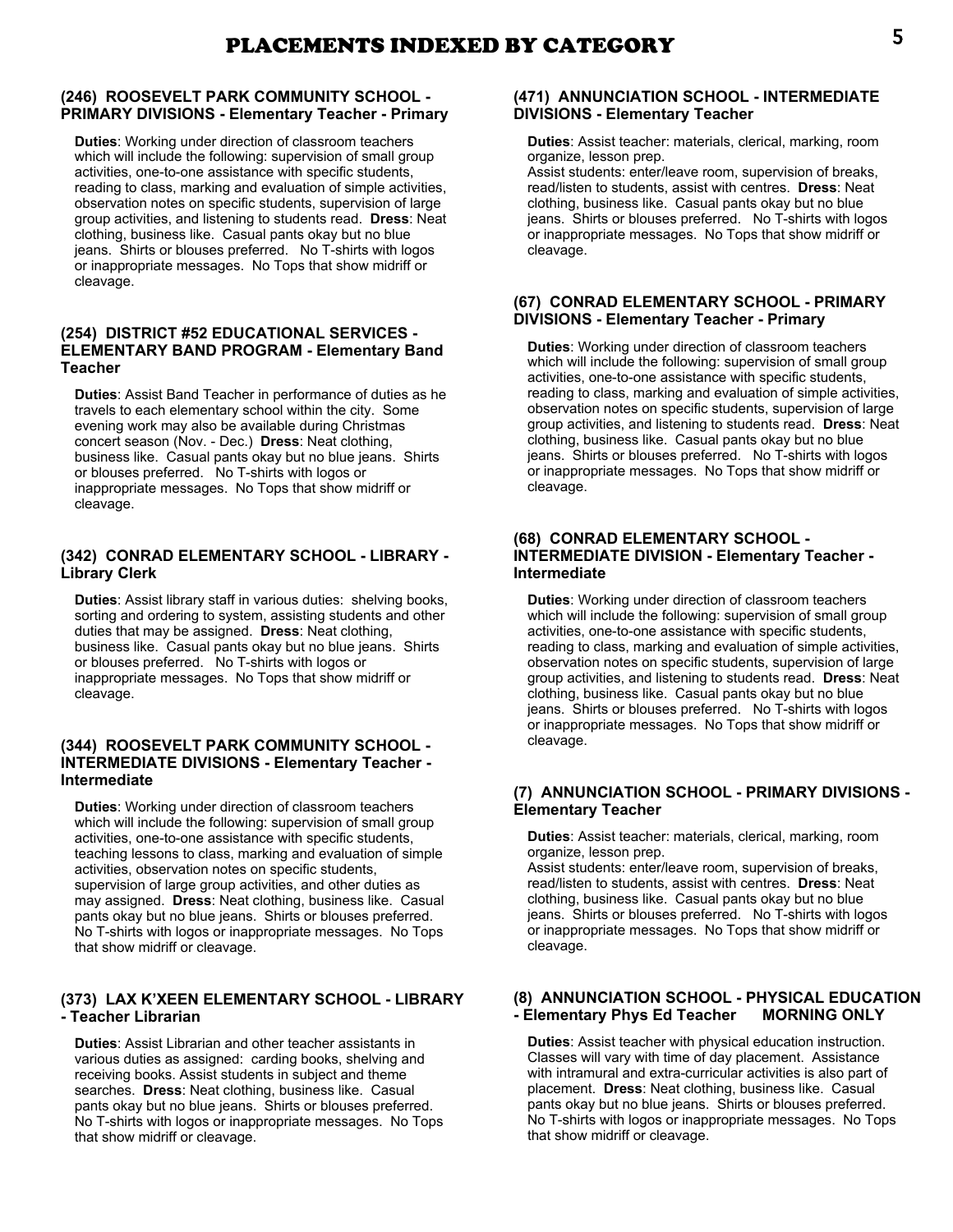# **Education Pre School**

### **(108) FRIENDSHIP HOUSE NURSERY SCHOOL - - Daycare Worker Assistant**

**Duties**: Assist children in various activities, make paints, cleanup. Spend time conversing with children. Prep and cleanup snacks. General cleanup. **Dress**: Casual clothing o.k. - jeans, etc.

# **(383) PRINCE RUPERT ABORIGINAL HEADSTART PROGRAM - - Daycare Worker NOT AVAILABLE FOR PERIOD 2 STUDENTS.**

**Duties**: Preparation help for day's activities, prep and cleanup snack, participate with children in day's activities, help children in washroom and coat room. Help staff with cleanup. Supervise playground and other programs. Make paste, paintbase, play dough and have ready for activity. Fill and empty water tubs, play sinks. **Dress**: Neat clothing, business like. Casual pants okay but no blue jeans. Shirts or blouses preferred. No T-shirts with logos or inappropriate messages. No Tops that show midriff or cleavage.

### **(502) WESTVIEW CHILD CARE CENTRE - - Daycare Worker**

**Duties**: Preparation help for day's activities, prep and cleanup snack, participate with children in day's activities, help children in washroom and coat room. Help staff with cleanup. Supervise playground and other programs. Make paste, paintbase, play dough and have ready for activity. Fill and empty water tubs, play sinks. **Dress**: Casual clothing o.k. - jeans, etc.

### **(531) METLAKATLA ABORIGINAL HEADSTART PROGRAM - - Daycare Worker**

**Duties**: Preparation help for day's activities, prep and cleanup snack, participate with children in day's activities, help children in washroom and coat room. Help staff with cleanup. Supervise playground and other programs. Make paste, paintbase, play dough and have ready for activity. Fill and empty water tubs, play sinks. **Dress**: Casual clothing o.k. - jeans, etc.

# **(558) KIDS DAYCARE - - Daycare Worker**

**Duties**: Assist children in various activities, make paints, cleanup. Spend time conversing with children. Prep and cleanup snacks. General cleanup. **Dress**: Casual clothing o.k. - jeans, etc. Female students dress conservatively - no skin showing or low cut tops.

# **(592) EAGLE NEST CHILDCARE - - Daycare Worker**

**Duties**: Duties may include: feeding children, and changing diapers; play, sing and dance with children; supervise some field trips; assist with learning activities. Clean up duties will also be part of placement. **Dress**: Casual clothing o.k. jeans, etc.

### **(78) DISCOVERY CHILDCARE CENTRE - - Daycare worker**

**Duties**: May assist with either infants and/or with toddlers. Duties may include: feeding children, and changing diapers; play, sing and dance with children; supervise some field trips; assist with learning activities. Clean up duties will also be part of placement. **Dress**: Casual clothing o.k. - jeans, etc.

### **(97) FELLOWSHIP BAPTIST PRE-SCHOOL - - Early Childhood Educator NOT AVAILABLE FOR PERIOD 2 STUDENTS.**

**Duties**: Preparation help for day's activities, prep and cleanup snack, participate with children in day's activities, help children in washroom and coat room. Help staff with cleanup. Supervise playground and other programs. Make paste, paintbase, play dough and have ready for activity. Fill and empty water tubs, play sinks. **Dress**: Neat comfortable clothing. Low heeled shoes, be prepared for inclement weather as outside supervision is required. No midriffs showing.

# **Education Secondary**

### **(488) PRINCE RUPERT MIDDLE SCHOOL - PHYSICAL EDUCATION - Jr. Secondary PE Teacher**

**Duties**: Assist teacher in deliver of school program and assigned classes. May be assigned to instruct small groups or individuals in various sports and recreation activities. Student may may also be able to assist in extra curricular during his/her placement. **Dress**: Gym strip: shoes, t-shirt, jogging pants, etc. Dress for outside as well.

### **(512) PRINCE RUPERT MIDDLE SCHOOL - TEACHING - Jr. Secondary Teacher**

**Duties**: Assist teacher in deliver of school program and assigned classes. May be assigned to instruct small groups or individuals related to course curriculum. **Dress**: Gym strip: shoes, t-shirt, jogging pants, etc. Dress for outside as well.

# **Education Specialist**

# **(255) DISTRICT #52 EDUCATIONAL SERVICES - SPEECH LANGUAGE THERAPY - Speech Therapist**

**Duties**: Observe and participate in speech language therapy sessions at different schools. Clerical tasks related to position may also be assigned. **Dress**: Neat clothing, business like. Casual pants okay but no blue jeans. Shirts or blouses preferred. No T-shirts with logos or inappropriate messages. No Tops that show midriff or cleavage.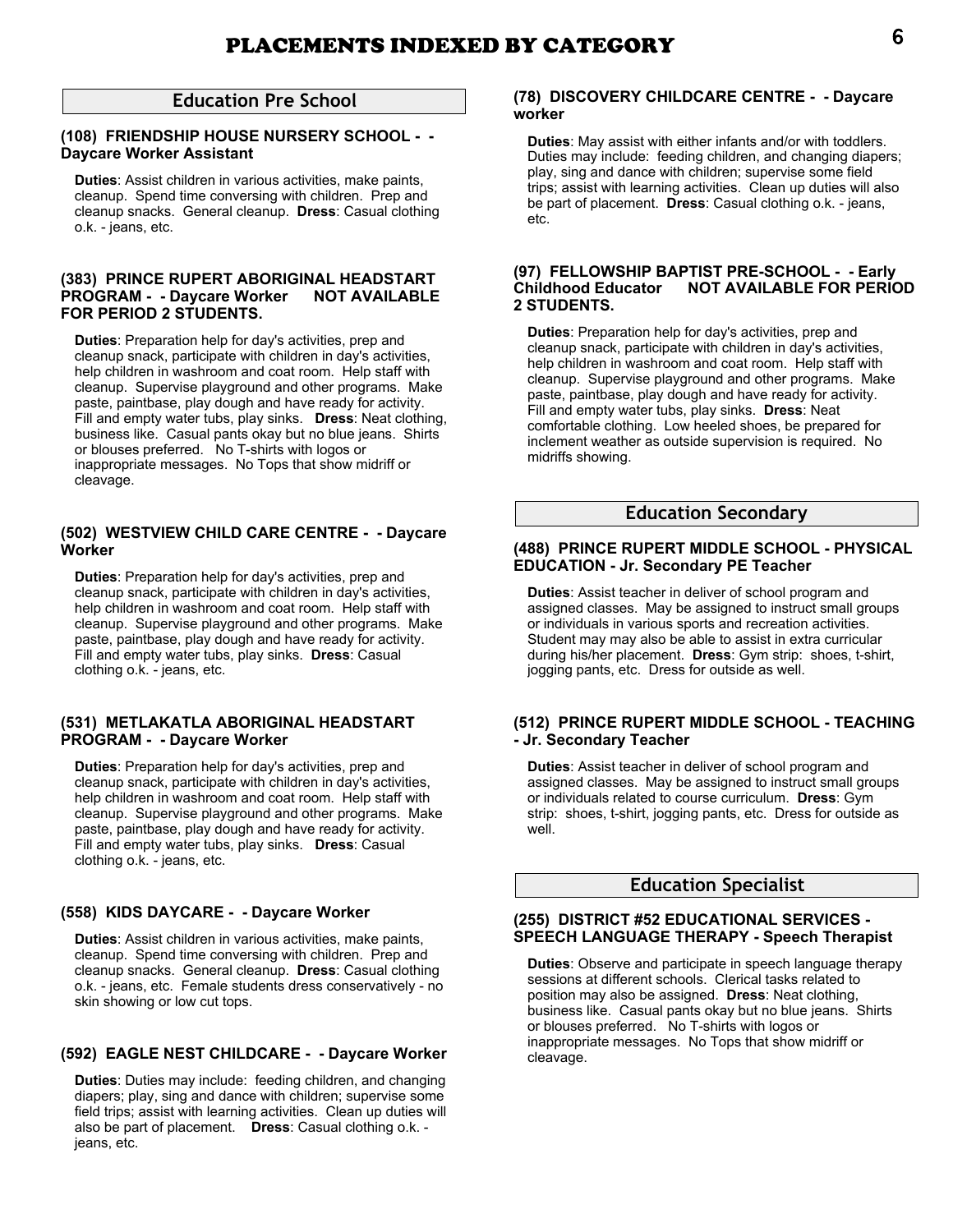### **(462) DISTRICT #52 EDUCATIONAL SERVICES - HEARING RESOURCES - Teacher of Deaf and Hard of Hearing**

**Duties**: Assist teachers of deaf and hard of hearing in program delivery: teaching in class, testing, record keeping, therapy sessions, etc. Student may be assigned to work at Conrad School in Hearing Resources room and may assist Itinerant teacher in various school visitations. Knowledge of signing would be a very valuable asset for this placement but not necessary. **Dress**: Neat clothing, business like. Casual pants okay but no blue jeans. Shirts or blouses preferred. No T-shirts with logos or inappropriate messages. No Tops that show midriff or cleavage.

# **(514) DISTRICT #52 EDUCATIONAL SERVICES - OCCUPATIONAL THERAPY - Occupational Therapist**

**Duties**: Observe and assist occupational therapist sessions at different schools. Clerical tasks related to position may also be assigned. **Dress**: Neat clothing, business like. Casual pants okay but no blue jeans. Shirts or blouses preferred. No T-shirts with logos or inappropriate messages. No Tops that show midriff or cleavage.

# **Electrical Trades**

# **(288) THE ELECTRICIAN - - Electrician 8:30 OR 12:30 START ONLY**

**Duties**: Assist journeyman electrician in wiring and other facets of electricial work. **Dress**: Safety Toed Boots or Rubbers required

### **(372) DISTRICT #52 MAINTENANCE - ELECTRICIAN - EITHER FULL MORNING OR FULL AFTERNOON.**

**Duties**: Assist electricians in variety of tasks related to the maintenance and repair of the district schools' and buildings' electical systems. Tasks: repair and maintenance of electrical systems, pulling wire, replacing fittings, lights, etc. Afternoon placement begins at 12:30. **Dress**: Work clothes, coveralls supplied, safety toed boots required.

### **(487) RIDLEY TERMINALS INC. - ELECTRICAL - Electrician**

**Duties**: Assist electricians in variety of tasks related to the maintenance and repair of the Terminal's electrical systems. Tasks: repair and maintenance of electrical systems, pulling wire, replacing fittings, lights, etc. **Dress**: Casual clothing o. k. - jeans, etc. Safety toed footwear required. Other safety equipment will be supplied.

# **(490) R & R REWINDING - - Electrical Rewinder**

**Duties**: Assist journeyman electrician in wiring and other facets of electricial work involving electrical motors. Drivers license would be an asset. **Dress**: Work clothes, coveralls supplied, safety toed boots required.

### **(617) FROSTY REFRIGERATION & AIR CONDITIONING - - Refrigeration Technician**

**Duties**: Assist technician when repairing refrigeration and air conditioning equipment. This will take place on boats as well as land based areas. **Dress**: Work clothes, coveralls may be supplied, safety toed boots required for some industrial sites. Sturdy work boots when on boats. Dress for the weather and cold conditions when dealing with refrigeration.

#### **(652) MAHER TERMINALS - ELECTRICAL MAINTENANCE - Electrician**

**Duties**: Assist electricians in variety of tasks related to the maintenance and repair of the Terminal's electrical systems. Tasks: repair and maintenance of electrical systems, pulling wire, replacing fittings, lights, etc. **Dress**: Casual clothing o. k. - jeans, etc.

# **Electronics & Telecommunications Technicians**

# **(272) CITYWEST - CABLE DIVISION - Cable Installer**

**Duties**: Work under direction of cable technicians to install and maintain cable equipment and lines and other neccessary duties. **Dress**: Work clothes; jeans ok; Safety Toed Boots or Rubbers required

# **(418) CANADIAN COAST GUARD - TECHNICAL MAINTENANCE - Electronics Technician**

**Duties**: Assist technicians in servicing and repair of electronic equipment: radios, tv., radar, etc. **Dress**: Work clothes, coveralls supplied, safety toed boots required.

# **(58) CITYWEST - SERVICE - Installer/ Repair person EITHER FULL MORNING OR FULL AFTERNOON.**

**Duties**: Assist installers in phone installations and repairs. **Dress**: Work clothes, safety toed boots required.

# **Engineering Professionals/Technicians**

### **(218) PRINCE RUPERT PORT AUTHORITY - PROJECT DEVELOPMENT - Planner / Engineer**

**Duties**: Student may able to handle projects that include drafting skills, autocad work, and other tasks related to site planning and engineering. **Dress**: Neat clothing, business like. Casual pants okay but no blue jeans. Shirts or blouses preferred. No T-shirts with logos or inappropriate messages. No Tops that show midriff or cleavage.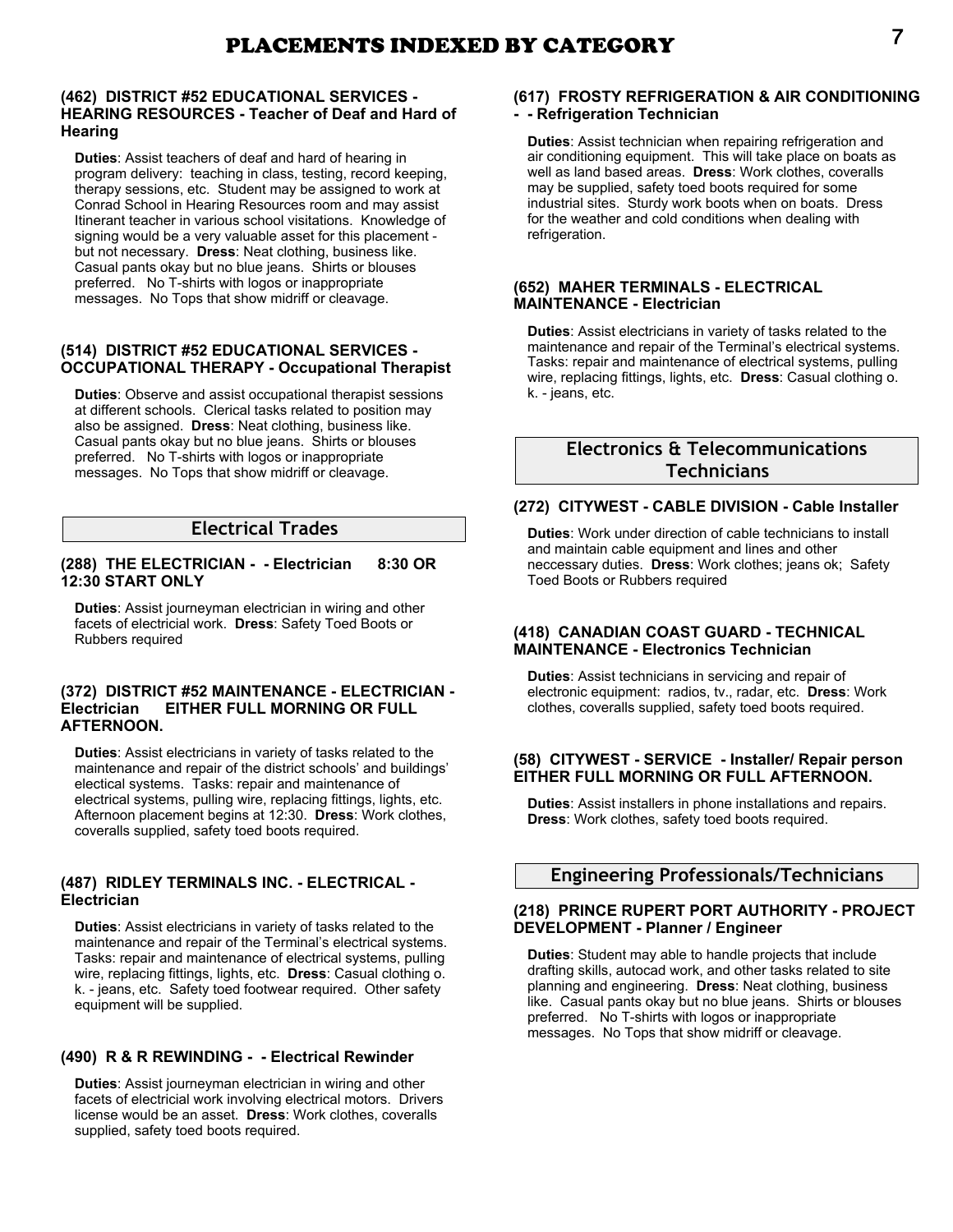# **(51) CITY OF PRINCE RUPERT - ENGINEERING & DEVELOPMENT SERVICES - City Engineer**

**Duties**: Assist engineers in performance of duties: drafting, use of CAD, building and site inspections, etc. Assist surveyors in performance of duties: layout, staking, elevation, perliminary surverys, and as built surveys. **Dress**: Work clothes, safety toed boots suggested, hard hat supplied, rain protective gear needed, safety vest supplied.

# **(545) COAST ISLE ENGINEERING - - Structural Engineer**

**Duties**: Assist engineers in performance of duties: monitoring surveys, engineering calculations and checks, drafting, use of CAD, building and site inspections, etc. Assist surveyors in performance of duties: preliminary surveys, and as built surveys. **Dress**: Casual clothing o.k. jeans, etc. Safety equipment (steel toed boots) will be required for field visits.

# **Financial Services**

# **(14) BANK OF NOVA SCOTIA - - Bank Clerk**

**Duties**: **ONE WEEK ONLY.** Shadow teller line and customer service. **Dress**: Neat clothing, business like. Casual pants okay but no blue jeans. Shirts or blouses preferred. No T-shirts with logos or inappropriate messages. No Tops that show midriff or cleavage.

### **(189) NORTHERN SAVINGS CREDIT UNION - - Financial Services Rep.**

**Duties**: Deals with financial administration - will serve in several departments: adminstration, audit, branch, and finance. Will operate word processor, computer, and photocopier. Will be assigned various clerical duties. Some positions, such as teller, will be observation only. **Dress**: Neat clothing, business like. Casual pants okay but no blue jeans. Shirts or blouses preferred. No T-shirts with logos or inappropriate messages. No Tops that show midriff or cleavage.

# **(477) JOHAL & ASSOCIATES - - Accounting Student**

**Duties**: Observe and assist file preparer staff with the following: prepare financial statement for corporate and personal business; preparation of corporate, personal and trust tax returns; preparation of sections of audit files; and bookkeeping either manually or on software. This placement is particularly suitable for student seeking accounting career: Chartered Accountant, Certified General Accountant or Certified Management Accountant. **Dress**: Neat clothing, business like. Casual pants okay but no blue jeans. Shirts or blouses preferred. No T-shirts with logos or inappropriate messages. No Tops that show midriff or

# **(634) MACKENZIE COUNTRYWIDE FURNITURE & APPLIANCES - OFFICE - Accountant**

**Duties**: Maintain accounting records, invoices, and customer accounts. Various clerical duties may also be assigned: answering phones, copying, faxing, and errands. Knowledge of accounting procedures and software would be an asset. **Dress**: Neat clothing, business like. Casual pants okay but no blue jeans. Shirts or blouses preferred. No Tshirts with logos or inappropriate messages. No Tops that show midriff or cleavage.

### **(659) CITY OF PRINCE RUPERT - FINANCIAL SERVICES - Accountant / Bookkeeper**

**Duties**: Assist Financial Services clerks, accountants, and bookkeepers in discharging their duties. May involve some observation and assignment of other duties. Confidentiality is paramount in this placement. **Dress**: Neat clothing, business like. Casual pants okay but no blue jeans. Shirts or blouses preferred. No T-shirts with logos or inappropriate messages. No Tops that show midriff or cleavage.

# **(88) EAGLE BLUFF ENTERPRISES - - Bookkeeper**

**Duties**: Mail handling, computer operations, work with ACCPAC - bank reconcilations, report generation., LOTUS 1 -2-3 operations. Students placed must have computer experience and senior business course work. **Dress**: Neat clothing, business like. Casual pants okay but no blue jeans. Shirts or blouses preferred. No T-shirts with logos or inappropriate messages. No Tops that show midriff or cleavage.

# **Food & Beverage Production & Sales**

# **(12) BAKER BOY - - Baker**

**Duties**: Counter sales, handle cash, answer phone, take orders, help deliveries. Work preparing baked goods. Students can start very early in morning to learn food prep. side of business. **Dress**: Neat School clothing for bakery. Work clothes (jeans) for truck duties. No midriffs showing.

# **(164) MAVERICK MART - - Retail Clerk**

**Duties**: Food prep. - chicken, deepfry, cleaning. Stocking shelves, coolers, dairy, pop. Store maintenance. Facing shelves. Deli packaging. **Dress**: Casual clothing o.k. jeans, etc.

# **(165) MCDONALD'S - - Food Sales Person**

**Duties**: Can work in different areas of restaurant: counter sales, kitchen, lobby service, and outside maintenance. Must take computer assessment program to be accepted. **Dress**: Uniform provided. Black shoes (clean sneakers okay) . Locker lock.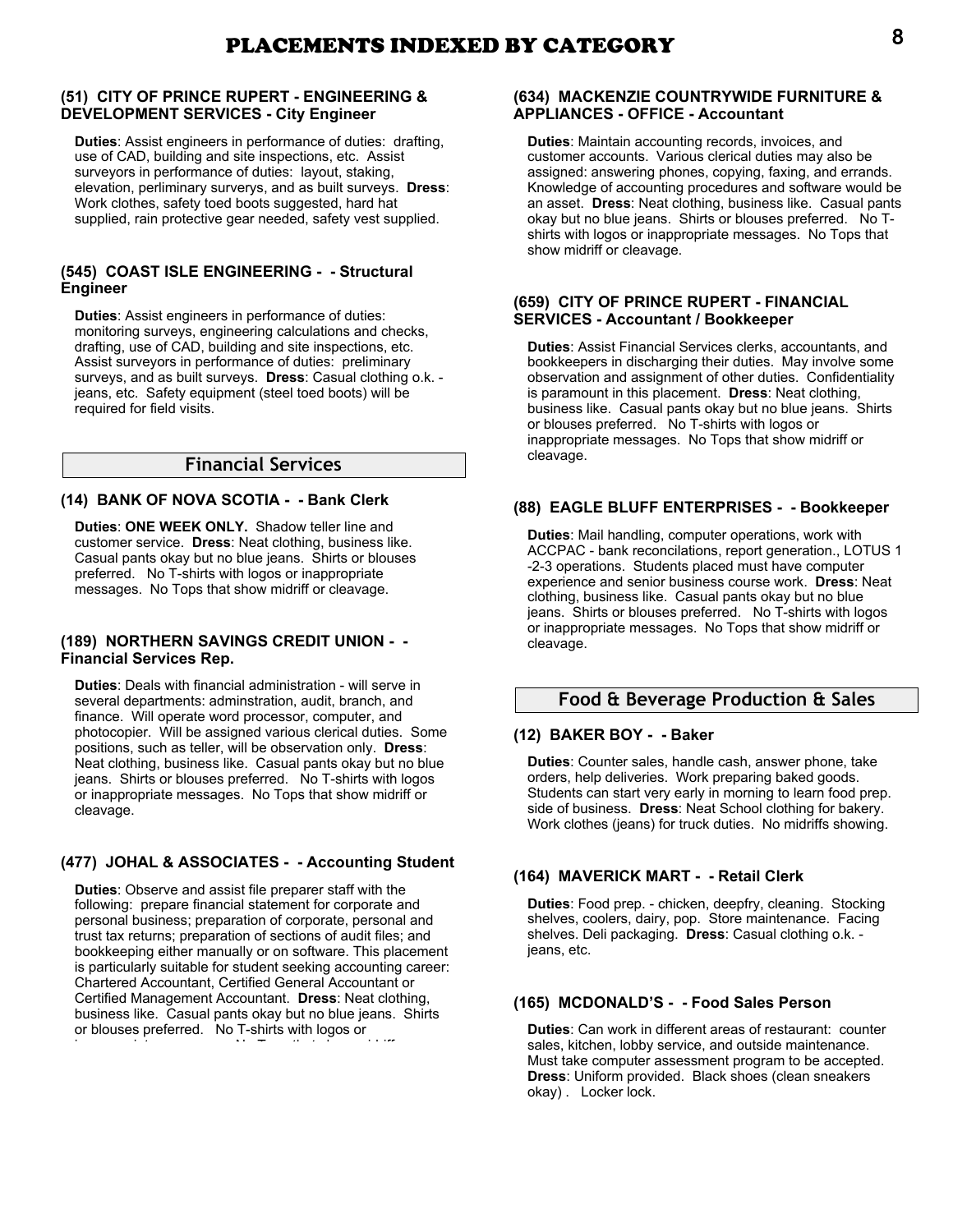### **(195) OVERWAITEA FOODS LTD. #70 - GROCERY / PRODUCE - General Clerk**

**Duties**: Stocking product, culling product, storing, warehouse organization, cleanup. Facing shelves, assisting customers, and other tasks as may be assigned. Students will have an opportunity to work in all departments of the store. **Dress**: Black shoes and pants. Clean and well groomed. White shirt. Apron supplied.

# **(196) OVERWAITEA FOODS LTD. #70 - BAKERY - Baker**

**Duties**: Baking - bread, rolls, sweet goods. Cake decoration, packaging, bread slicing, filling shelves, breakout product - warehouse. Merchandising displays. Clean up. **Dress**: Black or white sneakers. Clean and well groomed. White shirt and pants. Apron and hat supplied.

# **(27) HIGHLINER PLAZA HOTEL & CONFERENCE CENTER - KITCHEN - Cook MORNING ONLY**

**Duties**: Prep for salad, soup, and veggies. Slicing cheese and meat. Soup making. Receiving stocks and storing. **Dress**: Sneakers ok. Uniform supplied. Wear comfortable clothes.

# **(293) TIM HORTON'S - - Food Sales Person**

**Duties**: Duties will include bussing tables, stocking restaurant materials, and cleaning tasks; also operating a computerized till; doing soup and sandwich prep., minor donut decoration and fancies. Students will have an opportunity to learn customer service skills, food quality control, teamwork and cooperation. Also be given instruction in sanitation and WHMIS procedures. **Dress**: White shirt and black pants. Runners okay but clean.

### **(36) CANADA SAFEWAY LTD. #78 - GROCERY - Service Clerk**

**Duties**: Collect bascarts from parking lot and store and stack in appropriate place. Collect red baskets from store areas and stack in appropriate place. Sweep grocery area every hour, bag groceries and assist carrying out for customers, collect and store bottles, clean outside store front area, collect garbage from store areas and take to bins in back, face shelves, "work pop" on various days - receiving stock and shelving. **Dress**: Black pants, white shirt. Black shoes or runners.

# **(497) SUBWAY - - Sandwich Artist**

**Duties**: Duties will include bussing tables, stocking restaurant materials, and cleaning tasks; also operating a computerized till; doing soup and sandwich prep. Students will have an opportunity to learn customer service skills, food quality control, teamwork and cooperation. Also be given instruction in sanitation and WHMIS procedures. **Dress**: Black pants or jeans okay. Wear comfortable footwear. If student has long hair, it must be tied up. Shirt provided.

# **(71) CREST HOTEL - FOOD SERVICES - Cook**

**Duties**: Work in kitchen prepping food. This will involve a variety of tasks and duties to be assigned during the placement. **Dress**: Neat clothing, business like. Casual pants okay but no blue jeans. Shirts or blouses preferred. No T-shirts with logos or inappropriate messages. No Tops that show midriff or cleavage.

# **Food & Beverage Service**

### **(26) HIGHLINER PLAZA HOTEL & CONFERENCE CENTER - FOOD SERVICE - Busperson MORNING ONLY**

**Duties**: Set tables, and clean. Serve tables - coffee, drinks, food. Assist with catering meetings, banquets, weddings, and dinners. **Dress**: Girls: dark skirts, coloured blouse; Boys: dark pants, white dress shirt. No runners.

# **(316) COWPUCCINO'S COFFEE HOUSE - - Server**

**Duties**: Bus tables, wait on customers, serve food, clean tables, set up for meals, and general cleanup. May be able to work in kitchen and may also be assigned dish washing. **Dress**: Casual clothing o.k. - jeans, etc.

# **(636) COW BAY CAFE - - Food Server**

**Duties**: **Hours are 10:30 AM to 3:00 PM (Tuesday to Saturday) and 6 PM to 10:30 PM (Wednesday to Saturday).** Bus tables, wait on customers, serve food, clean tables, set up for meals, and general cleanup. May be able to work in kitchen and may also be assigned dish washing. **Dress**: Casual clothing o.k. - jeans, etc. Closed toed shoes must be worn - no sandals. Female students please dress conservatively.

# **Graphic Arts Occupations**

# **(125) JIM WEST SIGNS LTD. - - Sign Painter**

**Duties**: Various duties will be assigned depending on work orders that week. Coating boards, sketching draft designs, assisting sign painter, clean up, etc. may be performed. **Dress**: Work clothes (jeans, etc.)

# **(602) SHUTTER SHACK - - Photo Store Clerk**

**Duties**: Display merchandise, front counter service, market art work, mat cutting and framing, assist in photography tasks, cleanup. **Dress**: Neat clothing, business like. Casual pants okay but no blue jeans. Shirts or blouses preferred. No T-shirts with logos or inappropriate messages. No Tops that show midriff or cleavage.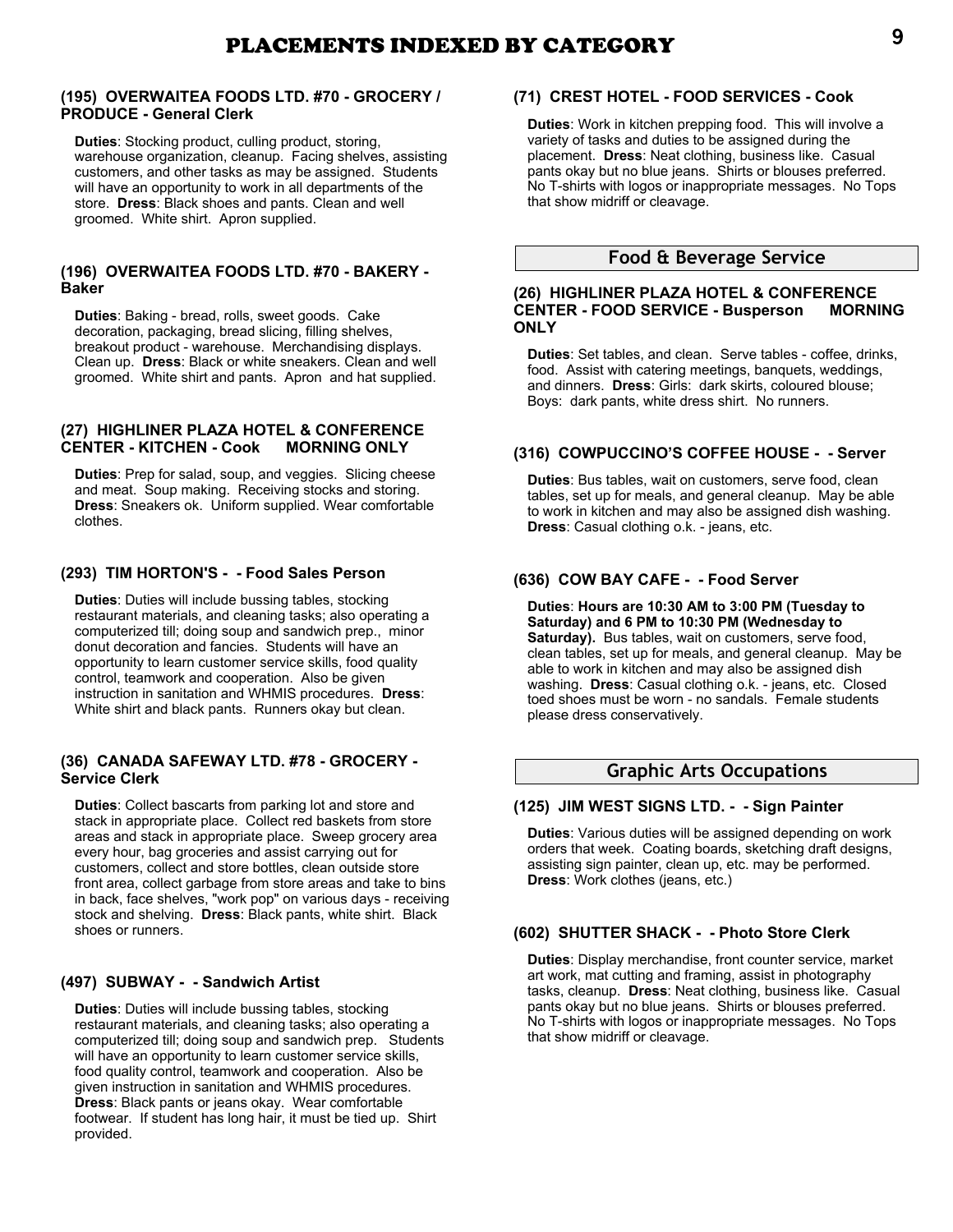# PLACEMENTS INDEXED BY CATEGORY 10

### **(646) STUCK ON DESIGNS - - Printer**

**Duties**: Various duties will be assigned depending on work orders that week. Coating boards, sketching draft designs, assisting graphic artist / printer, clean up, etc. may be performed. May also operate various business machines: fax, copiers, printers , etc. Clerical duties may also be assigned. **Dress**: Casual clothing o.k. - jeans, etc. No open toed shoes (ie. sandals).

# **Health Professionals**

### **(210) DR. D. GOLJAK - DENTAL CLINIC - Dental Receptionist / Assistant**

**Duties**: Answering phone, booking patients, filing, assisting dentist when needed. **Dress**: Neat clothing, business like. Casual pants okay but no blue jeans. Shirts or blouses preferred. No T-shirts with logos or inappropriate messages. No Tops that show midriff or cleavage.

### **(225) PRINCE RUPERT REGIONAL HOSPITAL - REHABILITATION MEDICINE - Physio and Occupational Therapist ONE OR TWO WEEKS ONLY.**

**Duties**: **ONE OR TWO WEEKS AVAILABLE - depends on staff available.** Students will primarily observe tasks and duties of physio and occupational therapists. Some hands on tasks may be assigned: clerical, stocking equipment and supplies, etc. Students may also be assigned to work in Extended Care with elderly patients and those with dementia. Sports medicine or therapy is not available. **Dress**: Neat clothing. Casual pants okay but no blue jeans. Shirts or blouses preferred. No T-shirts with logos or inappropriate messages. No Tops that show midriff.

### **(25) BELLEVUE DENTAL CLINIC (DR. PYDE) - - Dentist or Dental Assistant ONE WEEK ONLY STARTING ON TUESDAY.**

**Duties**: Observe dental and office procedures, interview dentist, and other personnel. Works Tuesday to Saturday. **Dress**: Neat clothing, business like. Casual pants okay but no blue jeans. Shirts or blouses preferred. No T-shirts with logos or inappropriate messages. No Tops that show midriff or cleavage.

# **(274) NORTHWEST HEALTH UNIT - COMMUNITY HEALTH DIVISION - Community Health Nurse AFTERNOON ONLY FOR TWO WEEKS.**

**Duties**: Observe baby clinic and Infant followup home visit. During Clinic Drop In, weigh and measure infant and toddlers. Organize and update reference files. Assist nurses during school visits: hearing and vision screening and hepatitis B innoculations. Develop posters and displays for health unit related to growth & development, nonsmoking, and HIV/AIDS. Observe and assist prenatal classes. Attend community liaison meetings. **Please note**: Students must have client/patient agreement before for several of the above tasks. **Dress**: Neat clothing, business like. Casual pants okay but no blue jeans. Shirts or blouses

### **(37) CANADA SAFEWAY LTD. #78 - PHARMACY - Pharmacist**

**Duties**: Assist pharmacist in duties: filling prescriptions, clerical duties, labeling, inventory, and other tasks as may be assigned. **Dress**: Black pants, white shirt. Black shoes or runners.

### **(460) SHOPPERS DRUG MART - PHARMACY - Pharmacist**

**Duties**: Assist pharmacist in duties: filling prescriptions, clerical duties, labeling, inventory, and other tasks as may be assigned. **Dress**: Neat clothing, business like. Casual pants okay but no blue jeans. Shirts or blouses preferred. No T-shirts with logos or inappropriate messages. No Tops that show midriff or cleavage.

### **(604) DR. J. S. CORBETT - ORTHODONTIST - Orthodontist**

**Duties**: Assist orthodontist with various tasks. Placement is primarily observational and only for four days a month. Dates will vary month to month. **Dress**: Casual clothing o.k. - jeans, etc.

### **(656) COASTAL EYECARE - - Optometrist ONE WEEK ONLY.**

**Duties**: Observe examinations and other activities of the eye clinic. Some clerical tasks may be assigned. **Dress**: Neat clothing, business like. Casual pants okay but no blue jeans. Shirts or blouses preferred. No T-shirts with logos or inappropriate messages. No Tops that show midriff or cleavage.

### **(675) NORTHWEST HEALTH UNIT - SPEECH & LANGUAGE - Speech Language Pathologist AFTERNOON ONLY FOR TWO WEEKS.**

**Duties**: Observe and participate in speech language therapy sessions. Clerical tasks related to position may also be assigned. **Dress**: Neat clothing, business like. Casual pants okay but no blue jeans. Shirts or blouses preferred. No T-shirts with logos or inappropriate messages. No Tops that show midriff or cleavage.

# **(84) DR. V. ADAM - DENTAL OFFICE - Dental Assistant / Dentist ONE WEEK ONLY STARTING TUESDAY.**

**Duties**: Assist and observe Dentist and Certified Dental Assistant in performance of duties. Assist Dental Assistant in performance of their duties including filing, answering phones, booking appointments, etc. Available Tuesday through Saturday only. Thursday evening is also available. **Dress**: Neat presentable casual clothing (pastels), comfortable shoes, uniform may be provided. No midriffs showing.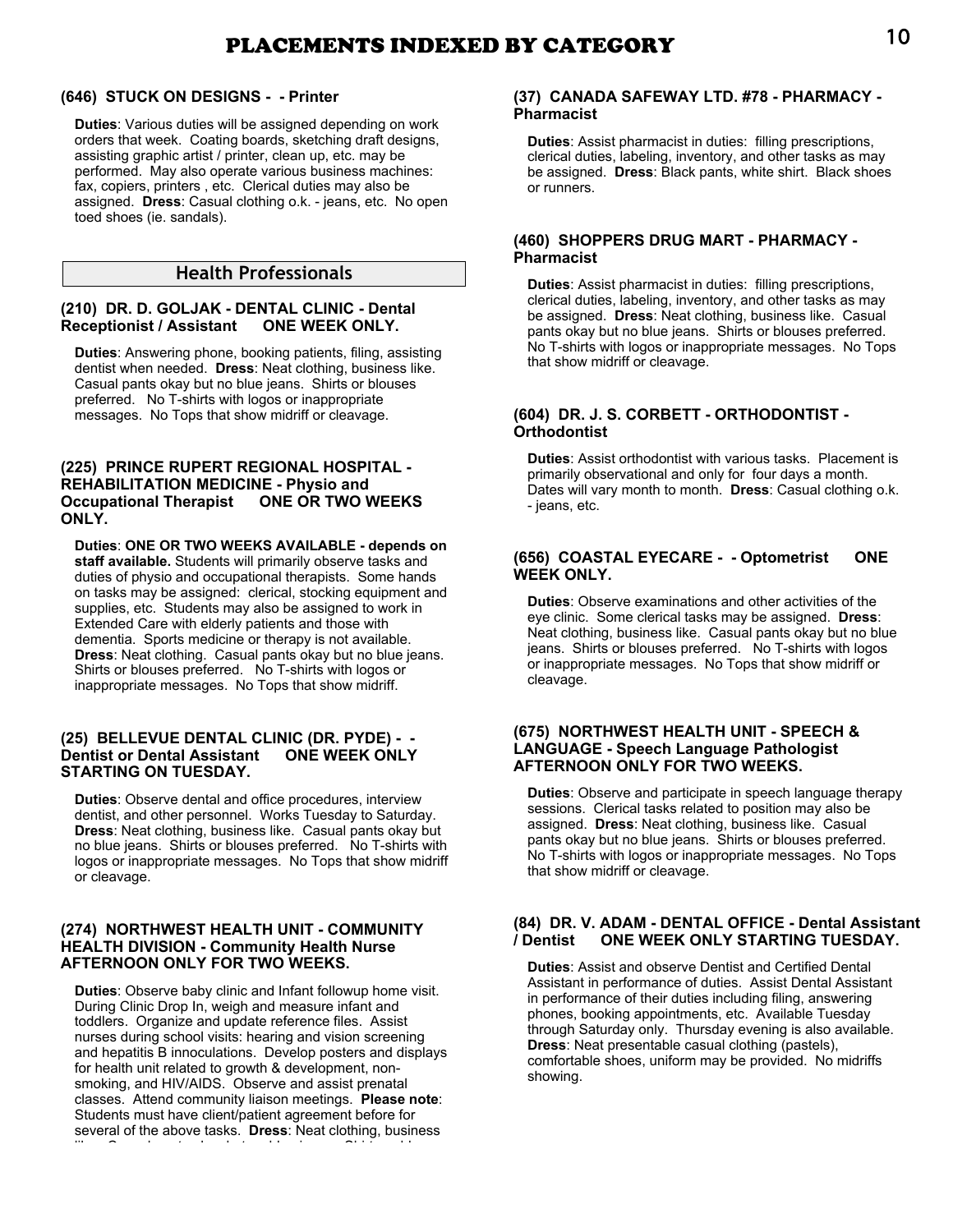# **(85) DR. WILLIAM REDMAN - DENTAL OFFICE - Dental Assistant and/or Dentist ONE WEEK ONLY.**

**Duties**: Observe & assist Dentist or Dental Hygienist in performance of duties. Patient permission will have to be obtained prior to student's observation. Students should have hepatitis shots up to date to be able to perform more duties. Afternoon shift starts at 2 pm. **Dress**: Neat clothing, business like. Casual pants okay but no blue jeans. Shirts or blouses preferred. No T-shirts with logos or inappropriate messages. No Tops that show midriff or cleavage.

# **Health Service Work**

# **(221) PRINCE RUPERT REGIONAL HOSPITAL - FOOD SERVICE - Food Service Worker**

**Duties**: Retrieve trays, strip and wipe. Make tossed salad, coffee, prep and clean for salad bar, load wagons. **Dress**: Neat School clothing - no jeans. Smock provided. Closed toed and heeled shoes. No sneakers. No midriffs showing.

# **(222) PRINCE RUPERT REGIONAL HOSPITAL - HOUSEKEEPING - Housekeeping Aide or Cleaner**

**Duties**: This placement involves two positions: Housekeeping Aide -- maintaining rooms by exchanging linen, cleaning beds, vacuuming, damp mopping, clean windows and bathrooms. Cleaner -- somewhat heavy work that involves trash pickup, linen transportation, wet and dry mopping of hallways, operating buffer and floor washer machines. **Dress**: Neat School clothing - no jeans. Uniform provided. Closed toed and heeled shoes. Sneakers ok. No midriffs showing.

### **(229) PRINCE RUPERT REGIONAL HOSPITAL - LAUNDRY - Laundry Worker**

**Duties**: Working in laundry: sorting items, filling machines, pressing, and folding and other assorted duties. **Dress**: Neat School clothing - no jeans. Uniform provided. Closed toed and heeled shoes. Sneakers ok. No midriffs showing.

### **(3) ACROPOLIS MANOR - RECREATION - Activities Coordinator**

**Duties**: Assist residents in recreation activities: arts & crafts, accompanying residents on day trips, reading and keeping residents company, and other duties as may be assigned. Type of activities will depend on time of day. Morning 10:30 - 12 is varied. Afternoon 2 to close is mostly one on one with residents - reading, playing cards, and conversation. **Dress**: Wear neat comfortable clothing, no jeans. Closed toed and heel footwear is required, runners ok. No midriffs showing.

# **Health Technicians**

# **(223) PRINCE RUPERT REGIONAL HOSPITAL - LAB - THREE DAYS ONLY.**

**Duties**: Interview and observe lab techs. Work in each department with technologist. **Dress**: Neat clothing, business like. Casual pants okay but no blue jeans. Shirts or blouses preferred. No T-shirts with logos or inappropriate messages. No Tops that show midriff or cleavage.

### **(228) PRINCE RUPERT REGIONAL HOSPITAL - MEDICAL IMAGING - Medical Imaging Technologist MORNING ONLY FOR ONE WEEK.**

**Duties**: Observe technologists in the performance of their duties in the X-Ray and Ultra Sound Departments. **Dress**: Neat clothing, business like. Casual pants okay but no blue jeans. Shirts or blouses preferred. No T-shirts with logos or inappropriate messages. No Tops that show midriff or cleavage.

### **(494) CORNERSTONES WELLNESS CLINIC - - Alternative Medicine Practioner AFTERNOON PLACEMENT ONLY FOR ONE WEEK.**

**Duties**: Observe and assist various practioners in delivering health services: acupuncture, chiropractor, massage therapy, homepathic medicine, etc. Patient/client permission must be obtained prior to any observations. **Dress**: Neat clothing, business like. Casual pants okay but no blue jeans. Shirts or blouses preferred. No T-shirts with logos or inappropriate messages. No Tops that show midriff or cleavage.

# **Labourers**

### **(220) SKEENA & QUEEN CHARLOTTES REGIONAL DISTRICT - RECYCLING DIVISION - Labourer SPECIAL EDUCATION STUDENTS ONLY.**

**Duties**: This placement is reserved for Special Education use. Students will sort various material for shipment, and may be able to operate various equipment, eg., bailers, compress, shredders. **Dress**: Safety Toed Boots or Rubbers required.

# **(536) RUPERT BOTTLE DEPOT - - Recycle Worker**

**Duties**: Sort and count bottles, clean up work area, answer phones, attend to customers. May operate till and other equipment needed to perform business tasks. **Dress**: Neat clothing, business like. Casual pants okay but no blue jeans. Shirts or blouses preferred. No T-shirts with logos or inappropriate messages. No Tops that show midriff or cleavage.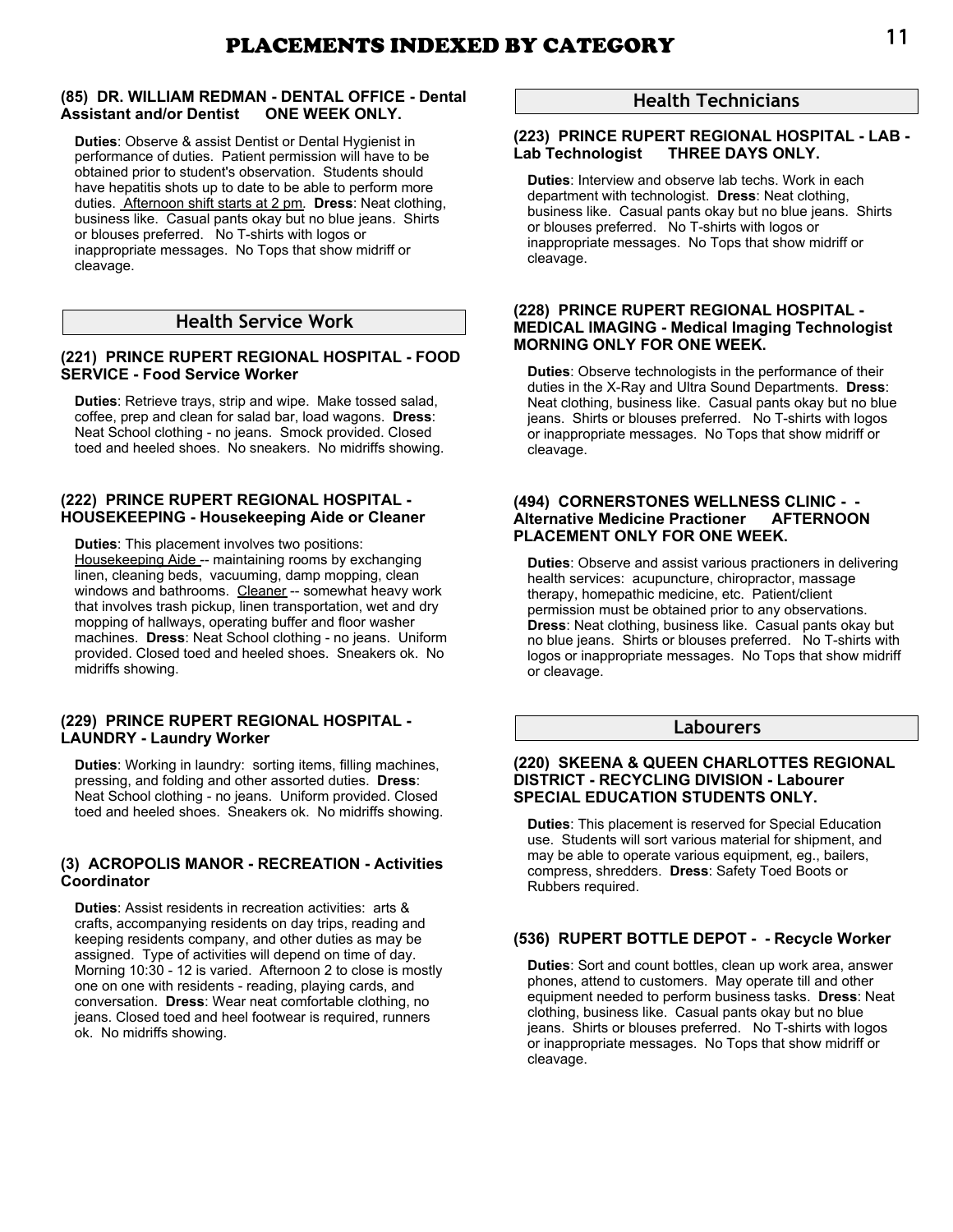# **(612) CITY FURNITURE - - Warehouseman / Swamper**

**Duties**: Delivery furniture, restocking floor, unloading trailers, storing furniture, furniture assembly and repair. Other duties may be assigned. **Dress**: Casual clothing o.k. jeans, etc.

# **Legal Clerical**

# **(70) COURT REGISTRY - - Court Clerk MORNING ONLY FOR ONE WEEK ONLY**

**Duties**: Typing, filing, recording in court. Student may also assist in setting up for court session. Observation of court proceedings are an integral part of this placement. **Dress**: Neat clothing, business like. Casual pants okay but no blue jeans. Shirts or blouses preferred. No T-shirts with logos or inappropriate messages. No Tops that show midriff or cleavage.

# **Legal Professionals**

### **(572) GRIFFITH-ZAHNER - BARRISTER & SOLICITOR - Lawyer ONE DAY ONLY.**

**Duties**: Shadow a lawyer for a day. Attend court, assist in office, and other duties as may be assigned. **Dress**: Neat clothing, business like. Casual pants okay but no blue jeans. Shirts or blouses preferred. No T-shirts with logos or inappropriate messages. No Tops that show midriff or cleavage.

# **Librarians**

### **(213) PRINCE RUPERT LIBRARY - - Library Clerk TUESDAY TO FRIDAY ONLY.**

**Duties**: Checking books in/out, empty book bin, shelving books, filling book truck, dating cards, checking A/V materials, mail handling, shelving paperback. **Dress**: Neat clothing, business like. Casual pants okay but no blue jeans. Shirts or blouses preferred. No T-shirts with logos or inappropriate messages. No Tops that show midriff or cleavage.

### **(563) PRINCE RUPERT CITY & REGIONAL ARCHIVES - - Archivist**

**Duties**: Assist archivists in maintaining local archives. Cataloging items, indexing items, data entry, doing historical research when requested, and other clerical duties. **Dress**: Neat clothing, business like. Casual pants okay but no blue jeans. Shirts or blouses preferred. No T-shirts with logos or inappropriate messages. No Tops that show midriff or cleavage.

# **Material Handling Occupations**

# **(158) MACKENZIE COUNTRYWIDE FURNITURE & APPLIANCES - WAREHOUSE - Warehouse person**

**Duties**: Delivery furniture, restocking floor, unloading trailers, storing furniture, furniture assembly and repair. **Dress**: Work clothes (jeans, etc.)

# **(259) SEARS - - Warehouse person**

**Duties**: Receiving stock, unload trailers, loading customer purchases, displaying merchandise on floor, cleanup. **Dress**: Work clothes (jeans, etc.)

# **(302) RONA HOME CENTRE - - Building Supply Clerk**

**Duties**: Receive and stock shelves/bins, etc. Clean up and maintenance tasks may also be assigned. May also be assigned to warehouse and yard duties when available. **Dress**: Work clothes, safety toed boots required (warehouse / yard only). Shirt supplied.

#### **(315) ZELLERS - MERCHANDISING - Merchandising Associate**

**Duties**: Replenish stock on floor, face shelves and stock, and clean stock on shelves and on floor. **Dress**: Casual clothing o.k. - jeans, etc.

# **Mechanical Repair Trades**

# **(1) A & G AUTO BODY - - Auto Body Repair person**

**Duties**: Duties - clean up, detail work on cars, body repair. **Dress**: Work clothes, coveralls supplied, safety toed boots required.

### **(106) FRANK'S AUTO REPAIR (1996) - - Automotive Technician**

**Duties**: Assist mechanic - clean parts. Observation of and work with mechanic - oil changes, lubes, brakes, tune-ups, major repair. Propane conversions. **Dress**: Work clothes, coveralls supplied, safety toed boots required.

### **(115) NORTH PACIFIC SEAPLANES - MAINTENANCE - Aviation Mechanic**

**Duties**: Assist mechanics in maintaining and servicing fleet of float planes. Working with the direct supervision of a mechanic, students may be able to assist in the repairing of fuselages, air frames, engines, and support systems. Daily housekeeping tasks will also be assigned. **Dress**: Work clothes, coveralls supplied, safety toed boots required.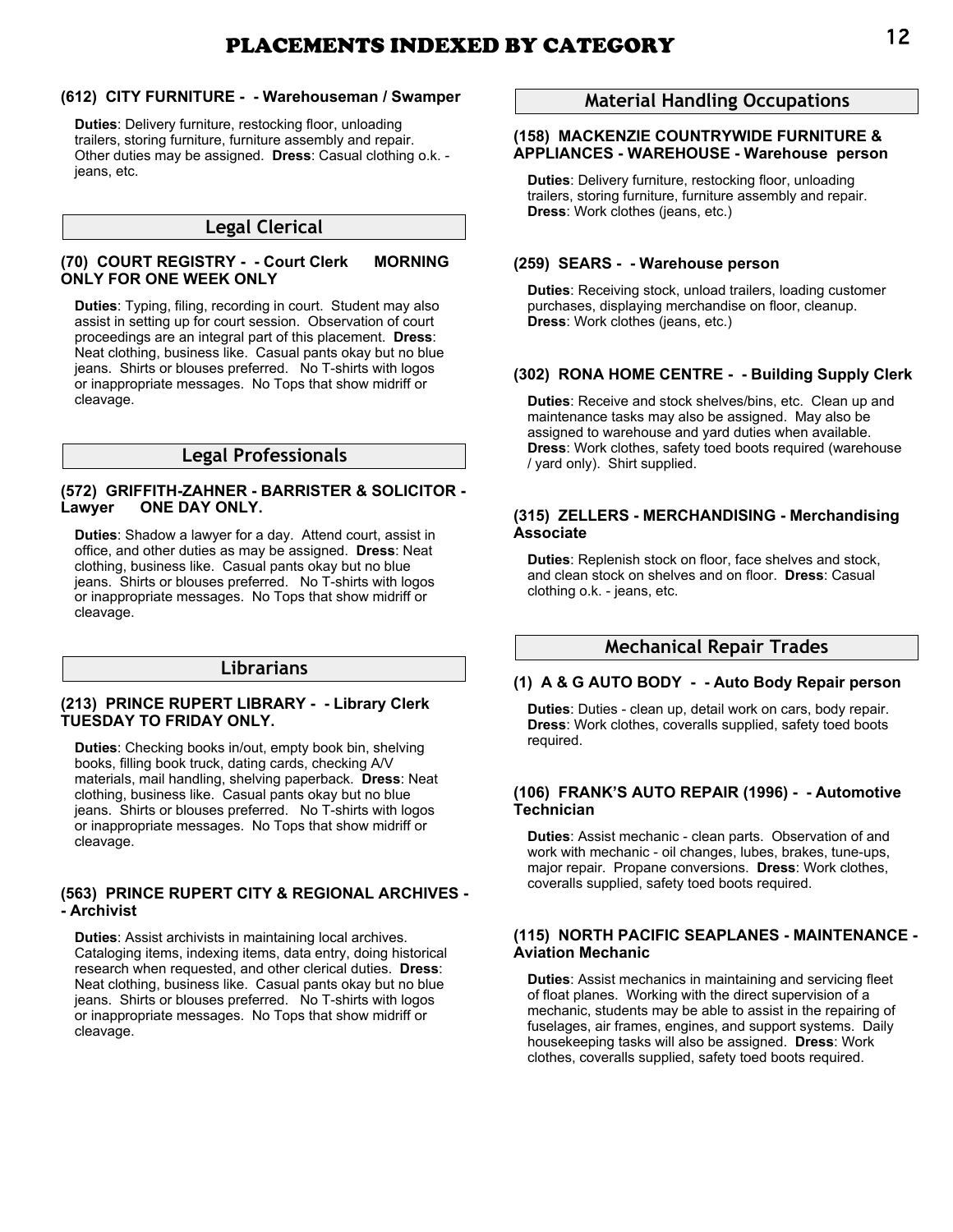# PLACEMENTS INDEXED BY CATEGORY 13

# **(126) JOE'S AUTO BODY - - Auto Body Repair person**

**Duties**: Safety orientation, cleanup, detail work on cars, body repair assistance -- body work, sanding, masking, changing parts. **Dress**: Work clothes, coveralls supplied, safety toed boots required.

# **(172) NAPA AUTO PARTS - - Partsperson**

**Duties**: Handle parts and supplies for motor vehicles of all models and makes. Maintaining and receiving stock, taking and filling orders, and use catalogues and microfiche and computer to look up stock numbers and parts. Provide customer service, answer phones, operate cash register, and interac machine. Clean up duties will also be assigned. **Dress**: Work clothes (jeans, etc.)

# **(235) RAINBOW CHRYSLER DODGE JEEP LTD. - - Automotive Technician**

**Duties**: Observation of and work with mechanic - oil changes, lubes, brakes, tune-ups, major repair. **Dress**: Work clothes, coveralls supplied, safety toed boots required.

# **(260) SEASPORT OUTBOARD MARINE - REPAIR SHOP - Small Engine Technician**

**Duties**: Mechanics assistant - clean parts, general inspection of engines. Cleanup. Parts inventory. Tidy service books. **Dress**: Work clothes, coveralls supplied, safety toed boots required.

# **(265) SHERMAN GM SERVICE - - Automotive Technician**

**Duties**: Wash cars. General maintenance. Drive customers home/work. Assist/shadow mechanic - lubes, pre-delivery inspections, mechanical repair. **Dress**: Work clothes, coveralls supplied, safety toed boots required.

# **(31) BYTOWN DIESEL - SERVICE - Heavy Duty Mechanic**

**Duties**: Servicing Vehicles: brakes, greasing, oil changes, repair lights, cleaning parts. Rebuilding engines possible. Housekeeping. **Dress**: Safety Toed Boots or Rubbers suggested. Coveralls supplied.

# **(314) YELLOWHEAD AUTO REPAIR - - Automotive Technician**

**Duties**: Tune-ups, servicing brakes, oil changes, lubes, front end work, tire balancing and alignments. Cleanup. **Dress**: Work clothes, coveralls supplied, safety toed boots required.

# **(41) CANADIAN COAST GUARD - MACHINE SHOP - Mechanic**

**Duties**: Assist mechanics in duties servicing various vehicles and equipment. May consist of oil changes, brake rebuilds, repair of lights, electrical system parts, cooling system, exhaust system. Change engines and transmissions. Tune-ups. **Dress**: Work clothes, coveralls supplied, safety toed boots required.

# **(430) RUPERT TOWING - - Salvage Yard Worker**

**Duties**: Assist in office: taking and filling orders, filing, answering phone, faxing orders, and other duties as may assigned. Assist in yard: filling parts orders, stripping vehicles for parts, and general cleanup. Assist tow truck operators. Other duties may be assigned. **Dress**: Work clothes, coveralls supplied, safety toed boots required.

# **(475) RIDLEY TERMINALS INC. - MECHNICAL - Heavy Duty / Auto Mechanics**

**Duties**: Assist mechanics in duties servicing various vehicles and equipment. May consist of oil changes, brake rebuilds, repair of lights, electrical system parts, cooling system, exhaust system. Change engines and transmissions. Tune-ups. **Dress**: Casual clothing o.k. jeans, etc. Safety toed footwear required. Other safety equipment will be supplied.

# **(476) RIDLEY TERMINALS INC. - MAINTENANCE - Millwright**

**Duties**: Assist millwrights in various tasks and duties. Maintain and repair equipment related to coal transport. **Dress**: Casual clothing o.k. - jeans, etc. Safety toed footwear required. Safety equipment will be supplied.

# **(537) ENTIRE AUTOMOTIVE SERVICES LTD. - - Automotive Technician**

**Duties**: Assist mechanics in duties servicing various vehicles. May consist of oil changes, brake rebuilds, repair of lights, electrical system parts, cooling system, exhaust system. Change engines and transmissions. Tune-ups. Tire repair and sales. **Dress**: Work clothes, coveralls supplied, safety toed boots required.

# **(54) CITY OF PRINCE RUPERT - GARAGE - Mechanic - Heavy Duty**

**Duties**: Must have safety orientation first. Will work in field and in garage. Focus is on heavy duty mechanics - assisting journeyman mechanic. May operate machinery under supervision. Welding will also be experienced. **Dress**: Work clothes (jeans, etc.) Safety equipment will be supplied.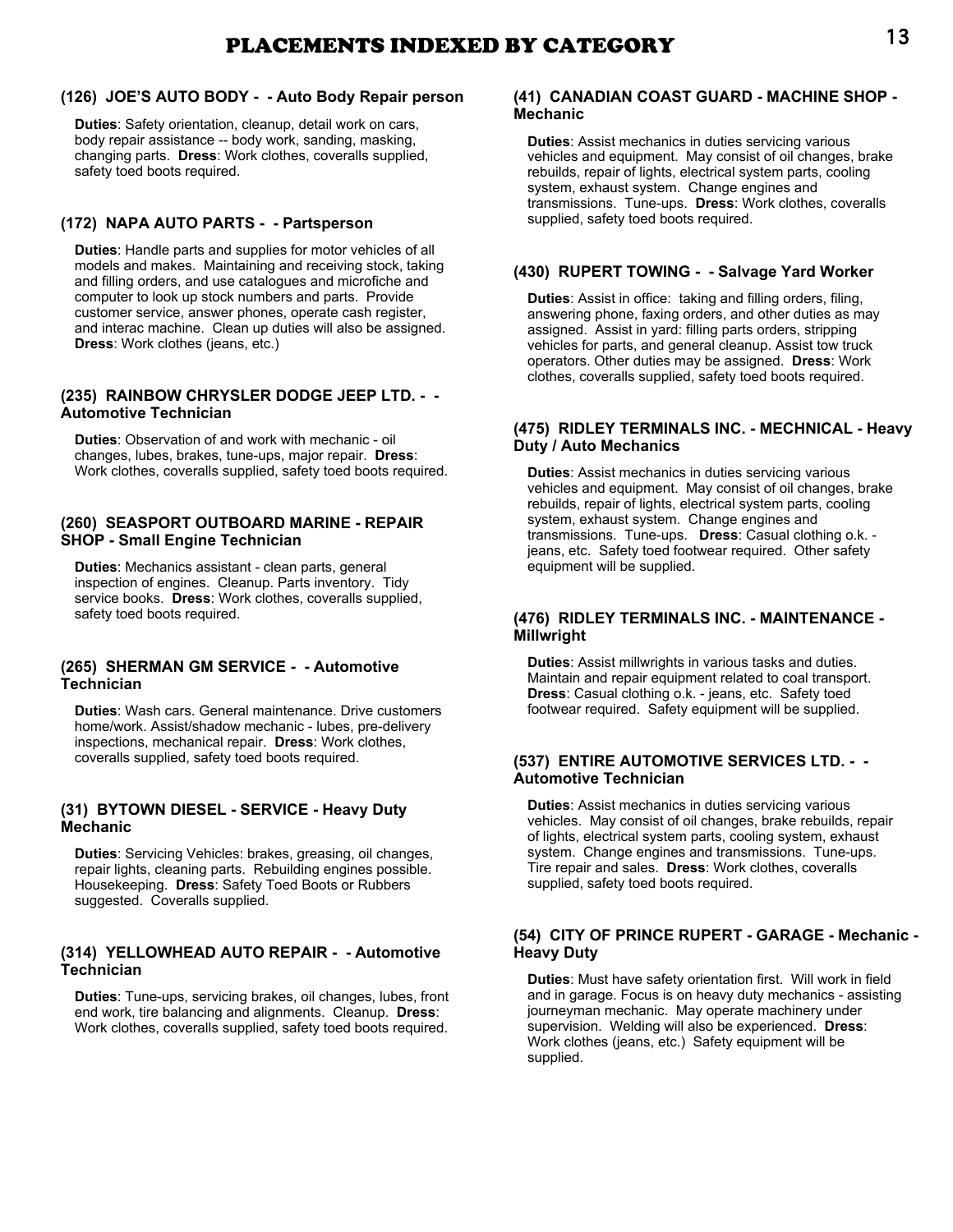### **(622) MAHER TERMINALS - MAINTENANCE - Millwright or Heavy Duty Mechanic EITHER FULL MORNING OR FULL AFTERNOON.**

**Duties**: Assist Millwrights or Heavy Duty Mechanics in various tasks: repairing and servicing machinery and vehicles; cleanup and maintenance of repair shop; and other duties that may be assigned. **Dress**: Work clothes, coveralls supplied, safety toed boots required.

# **(650) KAL TIRE #119 - - Mechanic**

**Duties**: Assist mechanics in duties servicing various vehicles. May consist of oil changes, brake rebuilds, repair of lights, electrical system parts, cooling system, exhaust system. Change engines and transmissions. Tune-ups. Tire repair and sales. **Dress**: Safety Toed Boots or Rubbers required

### **(663) CARLINE AUTOCARE CENTRE - - Automotive Technician**

**Duties**: Assist mechanics in duties servicing various vehicles. May consist of oil changes, brake rebuilds, repair of lights, electrical system parts, cooling system, exhaust system. Change engines and transmissions. Tune-ups. **Dress**: Work clothes, coveralls supplied, safety toed boots required.

# **Metal Fabrication Trades**

# **(127) JOHNNY'S MACHINE SHOP - - Machinist**

**Duties**: Lathe work - threading, turning. Sharpening tool bits, welding, and milling. Math ability important - especially fractions. Micrometer experience useful. **Dress**: Safety Toed footwear, ear and eye protection is required.

### **(161) MARINEX SHEET METAL LTD. - - Welder - Metal Fabricator EITHER FULL MORNING OR FULL AFTERNOON.**

**Duties**: Assist welders: lifting, positioning. Pickup and delivery. Cutting and shearing. Observe: design/layout, cutting/shearing, forming, welding. Assemble parts. **Dress**: Safety Toed Boots or Rubbers. Work clothes. Gloves, face masks, other safety equipment supplied. Driver's license would be an asset.

### **(388) BROADWATER INDUSTRIES LTD. - METAL FABRICATING - Welder - Metal Fabricator EITHER FULL MORNING OR FULL AFTERNOON.**

**Duties**: Assist metal fabricators in various duties as assigned: welding, cutting, bending, construction and erection, etc. **Dress**: Work clothes, coveralls supplied, safety toed boots required.

### **(463) HARBOUR MACHINING - - Welder - Metal Fabricator**

**Duties**: Lathe work - threading, turning. Sharpening tool bits, welding, and milling. Math ability important - especially fractions. Micrometer experience useful. Building aluminum boats and repairing RV's. **Dress**: Work clothes, coveralls supplied, safety toed boots required.

### **(532) PROGRESSIVE STEEL - - Welder - Metal Fabricator**

**Duties**: Assist metal fabricators in various duties as assigned: welding, cutting, bending, construction and erection, etc. **Dress**: Work clothes, coveralls supplied, safety toed boots required.

#### **(573) CERTIFIED WELDING & MACHINING - - Welder - Metal Fabricator EITHER FULL MORNING OR FULL AFTERNOON.**

**Duties**: Assist metal fabricators in various duties as assigned: welding, cutting, bending, construction and erection, etc. **Dress**: Work clothes, coveralls supplied, safety toed boots required.

# **Performing Arts Occupations**

### **(200) LESTER CENTRE FOR THE ARTS - TECHNICAL - Theatre Technician EVENING AND WEEKENDS SHIFTS EXPECTED.**

**Duties**: May include: hanging and focusing lighting equipment; operating lighting, sound, projection and stage rigging stystems. Also maintenance of the above systems will also be covered. Stage carpentry tasks may also be available. **Dress**: For setup - work clothes, safety toed shoes suggested. For performance events - black pants and shoes and long sleeved black shirts.

### **(353) LESTER CENTRE FOR THE ARTS - ADMINISTRATION - Theatre Manager WEEKENDS SHIFTS EXPECTED.**

**Duties**: Work with manager performing "front end duties": booking events, ticket sales, advertising, maintaining theatre. **Dress**: Casual clothing o.k. - jeans, etc.

# **Personal Services**

### **(253) SASSY'S - - Hairdresser ONE WEEK ONLY.**

**Duties**: Assist and observe stylists. Shampoo assistance. Tidy shampoo station. Clean and tidy stations. Laundry. **Dress**: Neat clothing, business like. Casual pants okay but no blue jeans. Shirts or blouses preferred. No T-shirts with logos or inappropriate messages. No Tops that show midriff or cleavage.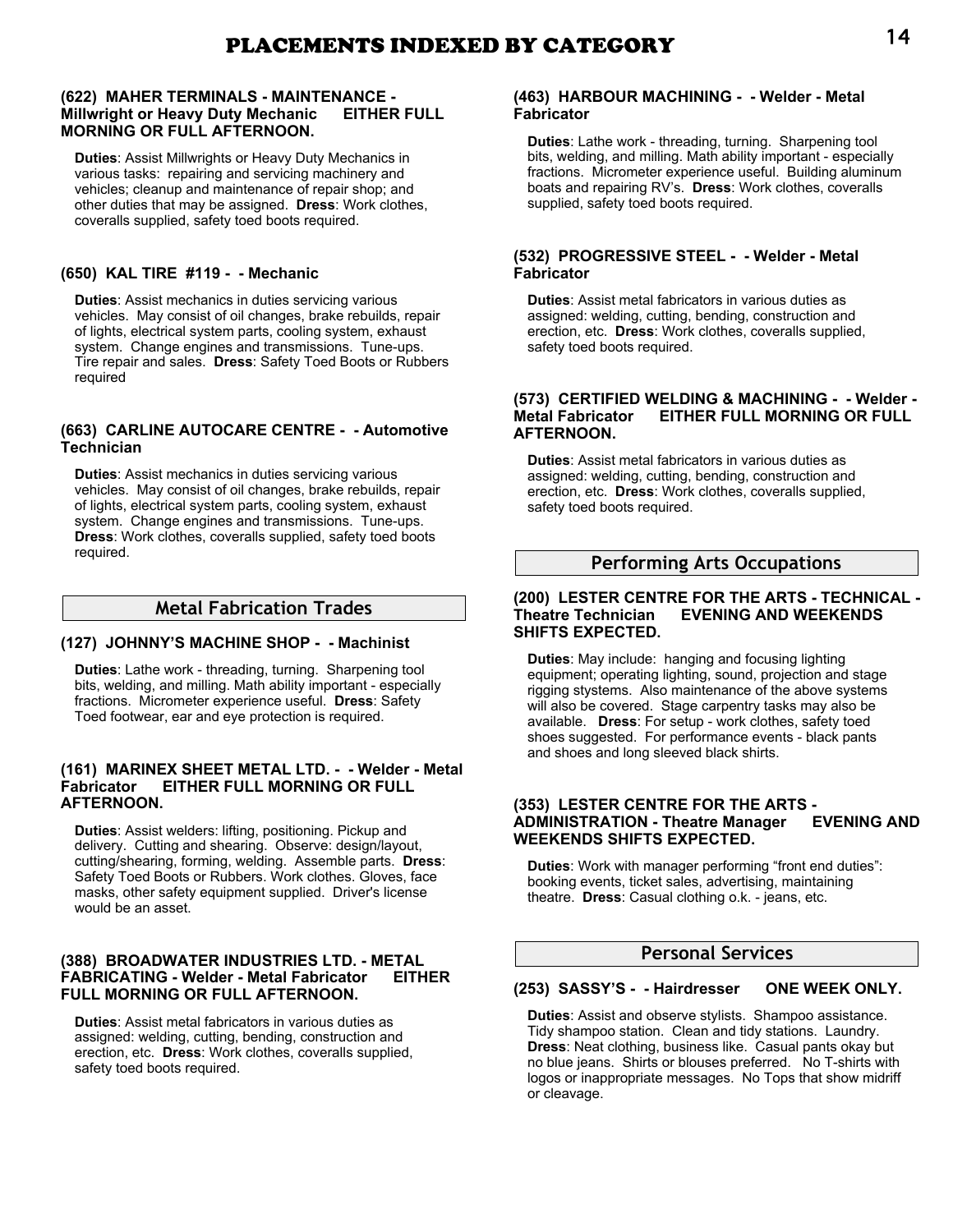# **(263) SHEAR PLEASURE - - Hairdresser ONE WEEK ONLY.**

**Duties**: Reception - front: phone, make appointments, customer service, retail sales. Assistance - shampoos and perms. Cleanup. Laundry. Tanning bed and coffee room. **Dress**: Neat clothing, business like. Casual pants okay but no blue jeans. Shirts or blouses preferred. No T-shirts with logos or inappropriate messages. No Tops that show midriff or cleavage.

### **(657) RAVEN'S PROFESSIONAL PIERCING & PERMANENT MAKEUP - - Tattoo Artist ONE WEEK ONLY.**

**Duties**: May assist owner in piercing and tattooing clients. Answering phones, attending to customers, making bookings, clerical and cleaning tasks may be assigned. Artistic ability is an asset. **Dress**: Casual clothing o.k. jeans, etc.

### **(662) DICK BURY HAIR DESIGN - - Hair Stylist ONE WEEK ONLY STARTING TUEDAY.**

**Duties**: Reception - front: phone, make appointments, customer service, retail sales. Assistance - shampoos and perms. Cleanup. **Dress**: Casual clothing o.k. - jeans, etc.

# **Plumbers, Pipefitters, Gas Fitters**

### **(333) SAANICH PLUMBING & HEATING LTD. - - Plumbing & Heating Contractor**

**Duties**: May be assigned to work with a variety of tradespersons: plumbers, metal fabricaters, heating installers, etc. Work may also include customer service and product distribution (stocking/inventory) in the main store. **Dress**: Work clothes and safety toed boots required.

### **(371) DISTRICT #52 MAINTENANCE - PLUMBING - Pipe Trades EITHER FULL MORNING OR FULL AFTERNOON.**

**Duties**: Assist plumbers in variety of tasks related to the maintenance and repair of the district schools and buildings plumbing systems. Tasks: repair and maintenance of plumbing systems, pipefitting, etc. Afternoon placement begins at 12:30. **Dress**: Work clothes, coveralls supplied, safety toed boots required.

### **(569) CROSS FLOW PLUMBING & HEATING LTD. - - Plumber**

**Duties**: Work with certified plumber tradesperson in a variety of tasks related to plumbing, pipefitting, and gas installations. **Dress**: Work clothes, coveralls supplied, safety toed boots required.

### **(600) SULLIVAN MECHANICAL LTD. - - Plumbing & Heating Contractor**

**Duties**: May be assigned to work with a variety of tradespersons: plumbers, metal fabricaters, heating installers, etc. Work may also include customer service and product distribution (stocking/inventory) in shop. **Dress**: Work clothes, coveralls supplied, safety toed boots required.

### **(628) WESTERN CANADA FIRE PROTECTION (NORTHWEST) LTD. - - Sprinkler Fitter / Technician**

**Duties**: Install sprinkler systems; do fire inspections on commercial and industrial properties and other duties may be assigned as needed. **Dress**: Work clothes (jeans, etc.) Employer will inform about footwear on job sites.

# **Protective Services**

### **(100) FISHERIES & OCEANS CANADA NORTH COAST - ENFORCEMENT DIVISION - Fishery Officer AVAILABLE MARCH TO SEPTEMBER ONLY.**

**Duties**: Conservation and protection of the fisheries resources with emphasis on montoring and enforcement. Patrols will be conducted by Fisheries vessels and Rigid Hull inflatables and may require overnighting. **Dress**: Warm clothing, rubber boots, raingear, and gloves. Warm head gear as well. Floater suit will be supplied. Black casual pants and button down shirt for office. Safety work boots or hiking boots for shore inspections.

# **(212) PRINCE RUPERT FIRE RESCUE DEPARTMENT - - Firefighter TWO WEEKS ONLY**

**Duties**: General house cleaning duties, vehicle maintenance, code inspection of buildings, clerical duties, emergency calls, SCBA training, other training and film viewing. **Dress**: Dark coloured pants okay but no blue jeans. Dark blue T-shirt or top. Black shoe or boots (runners okay).

### **(40) CANADIAN COAST GUARD - MARINE CONTROL TRAFFIC CENTRE - M C T S Operator ONE WEEK ONLY.**

**Duties**: Work in Vessel Traffic monitoring movement of vessels in harbour and on coast of B. C. Monitor, update and record weather information on the Continuous Marine Broadcast. **Dress**: Casual clothing o.k. - jeans, etc.

### **(416) RUPERT SQUARE SHOPPING CENTRE - SECURITY - Security Officer**

**Duties**: Assist security officers in performance of duties: observe mall patrons for shoplifting and other illegal activities. Assist store owners in maintaining order and good behaviour within each store premise. Will involve some janitorial work as well. Afternoons are best for placement. **Dress**: Black pants and white shirt. Black shoes (running).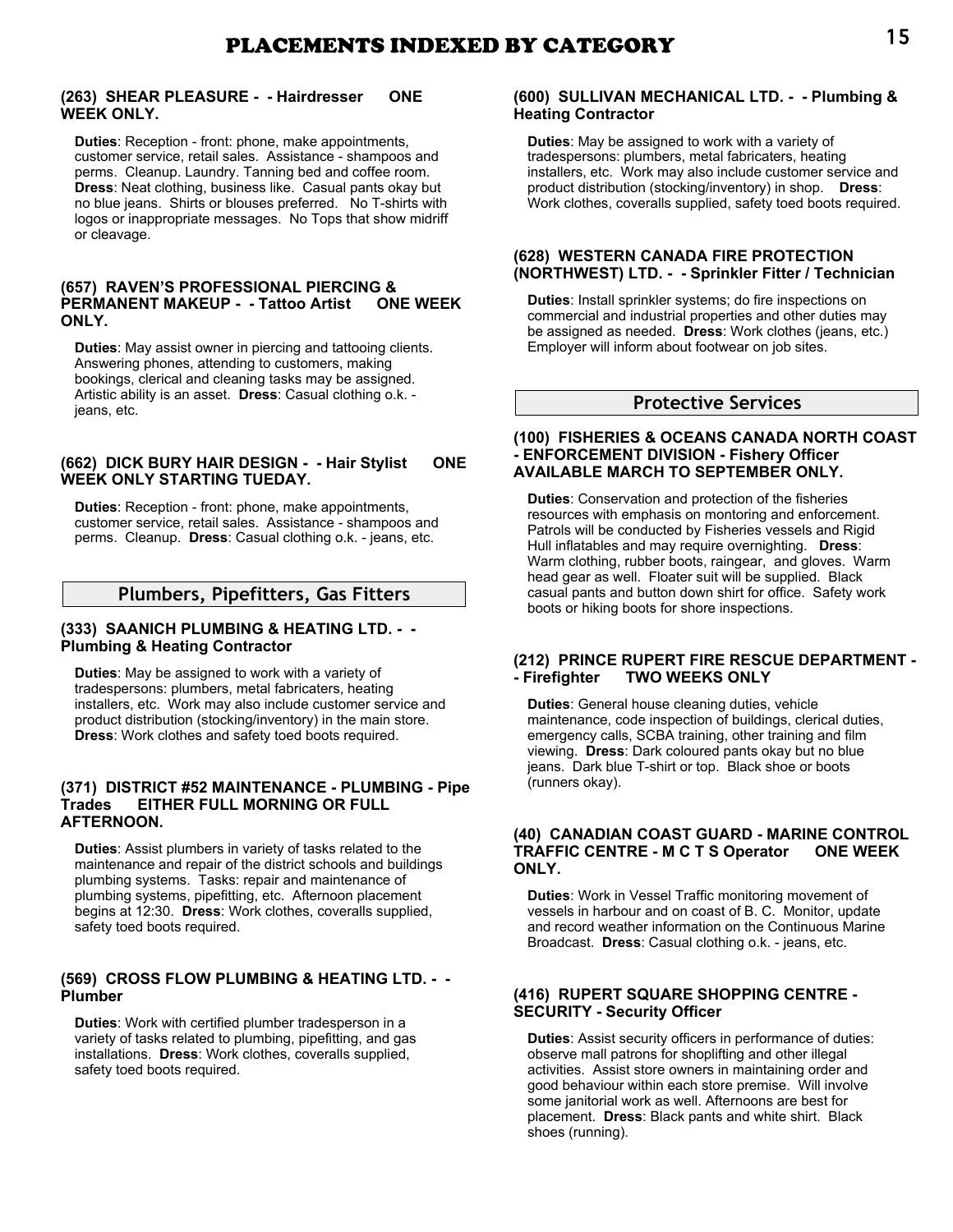### **(73) CANADA BORDER SERVICES AGENCY - CONTAINER EXAM FACILITY - Customs Officer CRIMINAL RECORD CHECK REQUIRED.**

**Duties**: Students will be assigned to Container Exam Facility on Ridley Island (transportation is must). Working along side a CBSA officer, they may learn to operate various X-Ray machines, examine containers, unload and load containers, and other duties related to the inspection of containers. Clerical and clean up duties may also be assigned. **Dress**: Casual clothing o.k. - jeans, etc. Safety toed (steel) footwear (boots) are required.

# **Real Estate Services**

# **(632) RE/MAX TINKER REALTY - - ONE WEEK ONLY.**

**Duties**: Accompany realtors when showing listings, assist in office when able, and any other duties as may be assigned. **Dress**: Neat clothing, business like. Casual pants okay but no blue jeans. Shirts or blouses preferred. No T-shirts with logos or inappropriate messages. No Tops that show midriff or cleavage.

# **Recreation Occupations**

### **(351) CITY OF PRINCE RUPERT - RECREATION - Recreation Assistant**

**Duties**: Students will rotate through various parts of the recreation department: the rink, the gym, main office, etc. This placement can be tailored to the student's preference and interests. The time will also vary with day and afternoon shifts common. **Dress**: Casual clothing o.k. - jeans, etc.

### **(49) CITY OF PRINCE RUPERT - AQUATIC CENTER - Recreation Assistant - Aquatic SOME LIFESAVING CERTIFICATIONS ARE REQUIRED.**

**Duties**: Students may be placed in pool to assist with swimming lessons, other aquatic activities. STUDENT MUST HAVE SOME CERTIFICATIONS. Some clerical and maintenance tasks may be assigned. The time will also vary with afternoon and evening shifts common. **Dress**: Casual clothing o.k. - jeans, etc.

### **(642) CITY OF PRINCE RUPERT - RECREATION OFFICE - Office Assistant**

**Duties**: Receptionist duties: answering phones, general inquiries. Other duties that may be assigned are filing, typing, computer work, and office machines operation. **Dress**: Neat clothing, business like. Casual pants okay but no blue jeans. Shirts or blouses preferred. No T-shirts with logos or inappropriate messages. No Tops that show midriff or cleavage.

# **Retail Sales and Service**

### **(202) HOME HARDWARE BUILDING SUPPLY - - Retail Clerk**

**Duties**: Replenish stock on floor, face shelves and stock, and clean stock on shelves and on floor. Deal with customers. Other duties may be assigned. **Dress**: Work clothes, raingear recommended, safety toed boots required.

# **(412) ZELLERS - SERVICE - Service Associate**

**Duties**: Greet public and assist customers in finding items, and complete tasks as assigned. **Dress**: Neat clothing, business like. Casual pants okay but no blue jeans. Shirts or blouses preferred. No T-shirts with logos or inappropriate messages. No Tops that show midriff or cleavage.

### **(454) MARK'S WORK WEARHOUSE - - Sales Associate**

**Duties**: Dealing with customers, maintaining fitting room control, handling stock and paperwork associated with setting up sales and promotions (taggings stock, signs). Assist cashier in bagging purchases. May be able to operate various store equipment: computer, cash register, fax machine, etc. **Dress**: Neat clothing, business like. Casual pants okay but no blue jeans. Shirts or blouses preferred. No T-shirts with logos or inappropriate messages. No Tops that show midriff or cleavage.

### **(566) SALTY CRAB GIFTS & SOUVENIRS - - Retail Clerk**

**Duties**: Dealing with customers, handling stock, and paperwork associated with setting up sales, and promotions (tagging stock & signs). Assist cashier in bagging purchases. During tourist season, book tours. **Dress**: Neat clothing, business like. Casual pants okay but no blue jeans. Shirts or blouses preferred. No T-shirts with logos or inappropriate messages. No Tops that show midriff or cleavage.

### **(593) GRASSY BAY SERVICE LTD. - - Gas Station Attendant**

**Duties**: Service customers in providing gasoline, checking oil, washing windows and other requested duties. Operate till, answer phones, stock shelves, and perform maintenance and clean up duties when required. **Dress**: Casual clothing o.k. - jeans, etc.

### **(648) SHOPPERS DRUG MART - MERCHANDISING - Merchandiser**

**Duties**: Dealing with customers, replenishing stock, facing stock, learning about merchandise, store maintenance. May operate till and handle cash. **Dress**: Neat clothing, business like. Casual pants okay but no blue jeans. Shirts or blouses preferred. No T-shirts with logos or inappropriate messages. No Tops that show midriff or cleavage.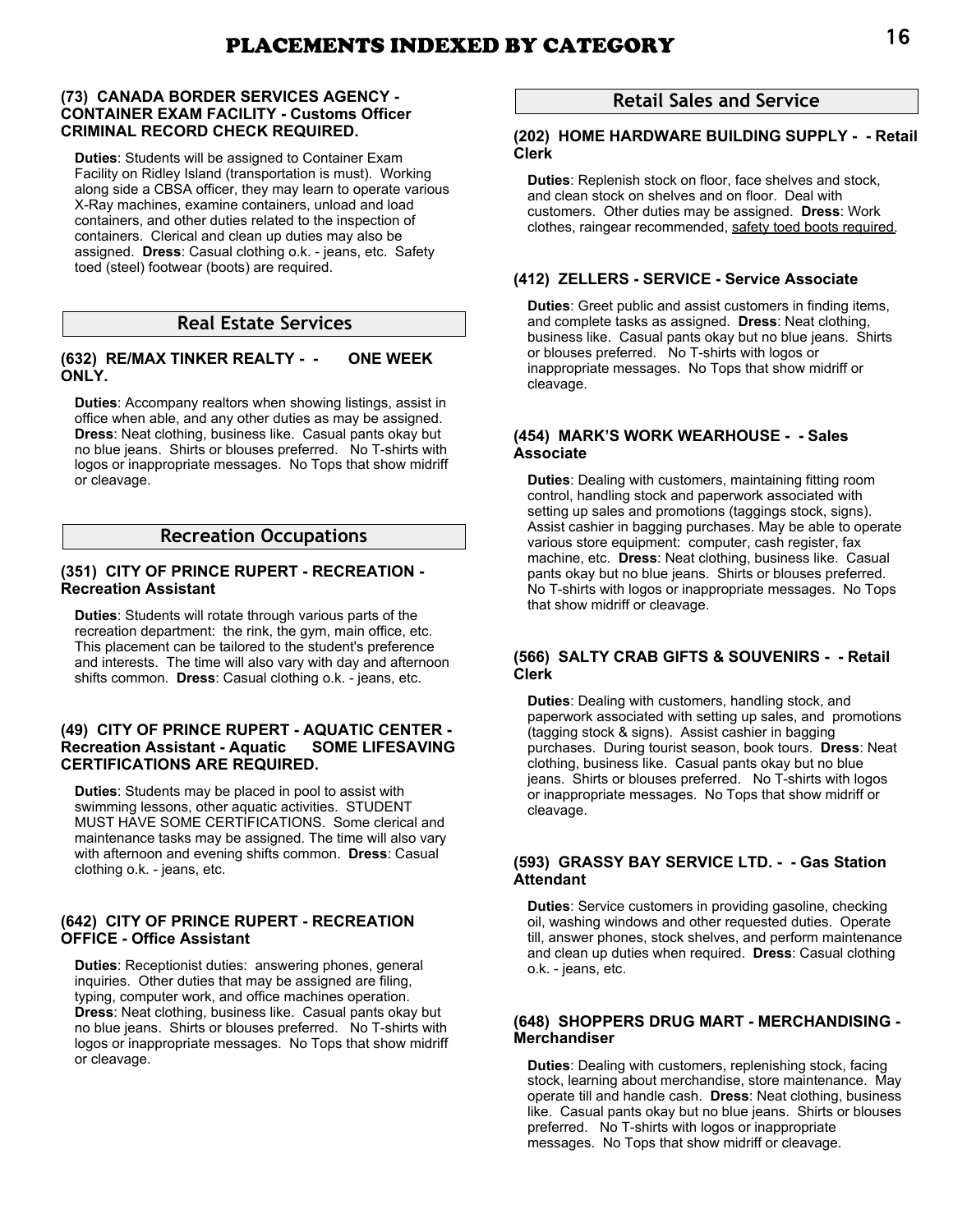# **(655) ATHLETES WORLD PRINCE RUPERT - - Retail Clerk**

**Duties**: Dealing with customers, handling stock, and paperwork associated with setting up sales, and promotions (tagging stock & signs). Assist cashier in bagging purchases. Other duties may also be assigned. **Dress**: Casual clothing o.k. - jeans, etc.

# **(677) REITMAN'S - - Retail Clerk**

**Duties**: Dealing with customers, handling stock, and paperwork associated with setting up sales, and promotions (tagging stock & signs). Assist cashier in bagging purchases. **Dress**: Neat clothing, business like. Casual pants okay but no blue jeans. Shirts or blouses preferred. No T-shirts with logos or inappropriate messages. No Tops that show midriff or cleavage.

# **(96) FARWEST SPORT & CYCLE - - Store clerk**

**Duties**: Handle stock, price items, face shelves, deal with customers. Assist in bike repair shop. **Dress**: Casual clothing o.k. - jeans, etc.

# **Science Professionals/Technicians**

# **(103) FISHERIES & OCEANS CANADA NORTH COAST - OCEANS HABITAT ENHANCEMENT BRANCH - Habitat Biologist or Technician**

**Duties**: Assist biologists and technicians with review of referrals and project proposals to assess impacts to fish habitat. Select prescriptions neccessary to protect habitat. Assist with onsite visits in local area. Assist with collection of fish habitat data. **Dress**: Work clothes, rubber boots, raingear.

# **(99) FISHERIES & OCEANS CANADA NORTH COAST - RESOURCE MANAGEMENT - Fish Biologist VERY LIMITED DURING WINTER MONTHS.**

**Duties**: Managing stocks of shellfish, herring and salmon. Doing data entry and on catch stats, keeping minutes on management strategies; adminstrative duties include photocopying documents and answering phones. **Dress**: Neat clothing, business like. Casual pants okay but no blue jeans. Shirts or blouses preferred. No T-shirts with logos or inappropriate messages. No Tops that show midriff or cleavage.

# **Social Services Clerical**

# **(107) FRIENDSHIP HOUSE ASSOCIATION - COMMUNITY SERVICE - Community Service Worker**

**Duties**: Assist Community Service Worker in organizing various projects from sports tournaments, banquets, Elders' activities, dance presentations and other cultural events. Some clerical duties may also be assigned. **Dress**: Casual clothing o.k. - jeans, etc.

# **(389) FAIRVIEW MANAGEMENT - - Office Assistant**

**Duties**: Perform clerical duties as assigned: typing, filing, maintaining records, handling postage, etc. **Dress**: Casual clothing o.k. - jeans, etc.

### **(438) PRINCE RUPERT COMMUNITY ENRICHMENT SOCIETY - ADMINISTRATION - Administrative Assistant**

**Duties**: Recepionist duties: answering phones, general inquiries; Clerk/Typist duties: filing, typing, computer work, office machines operation. Secretarial duties: taking minutes of meetings, and other general tasks as assigned. **Dress**: Neat clothing, business like. Casual pants okay but no blue jeans. Shirts or blouses preferred. No T-shirts with logos or inappropriate messages. No Tops that show midriff or cleavage.

# **(594) WWF CANADA - PRINCE RUPERT BRANCH - WWF Volunteer**

**Duties**: This placement involves both office and field work. Office tasks may include data gathering, date entry, answering phones, operating office machinery, and other tasks as may be assigned. Field tasks may include current projects. **Dress**: Casual clothing o.k. - jeans, etc.

### **(647) PRINCE RUPERT COMMUNITY ENRICHMENT SOCIETY - PROGRAMS DIVISION - Program Assistant**

**Duties**: May be to work in various programs assisting program directors and workers. May include clerical and clean up duties. Confidentiality is paramount. **Dress**: Neat clothing, business like. Casual pants okay but no blue jeans. Shirts or blouses preferred. No T-shirts with logos or inappropriate messages. No Tops that show midriff or cleavage.

# **Social Services Professionals**

### **(603) FAIRVIEW MANAGEMENT - - Community Support Worker**

**Duties**: Work with Special Needs adults in a community setting. Students will assist a full time worker supervising mentally and physically challenged adults during working hours. A variety of tasks may be performed. **Dress**: Casual clothing o.k. - jeans, etc.

# **Transportation & Equipment Operators**

### **(230) METLAKATLA DEVELOPMENT CORPORATION - - Deckhand AVAILABLE APRIL TO JUNE.**

**Duties**: Will be able to assist with maintaining vessels, keeping area clean, learn "rules about road" and handling vessels and any other tasks that may be assigned. **Dress**: Work clothes (jeans, etc.)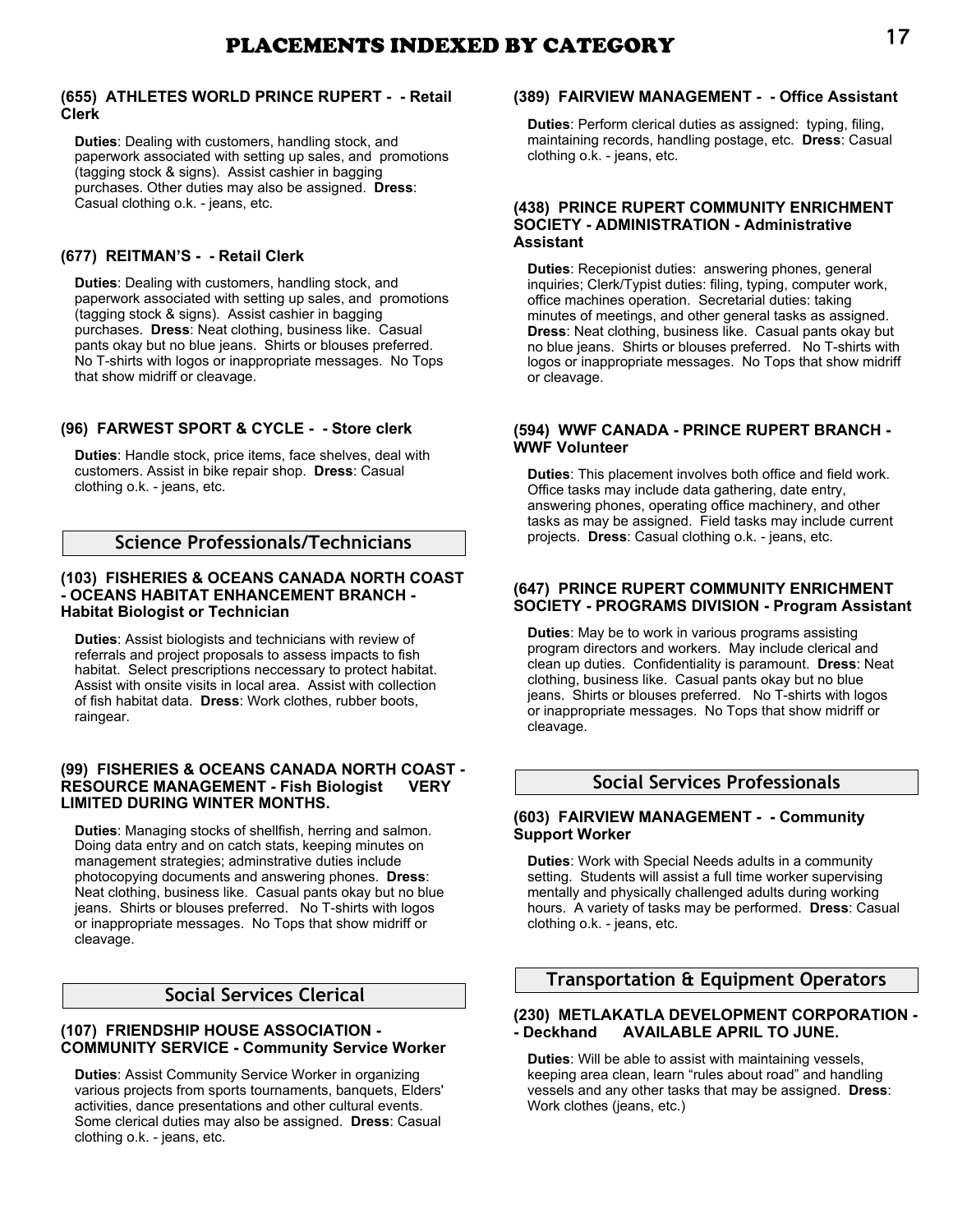### **(244) SMIT MARINE CANADA INC. - MARINE DIVISION - Deckhand or Mate EITHER FULL MORNING OR FULL AFTERNOON.**

**Duties**: Tug - vessel maintenance/repair, line handling. Shop cleanup, yard maintenance. **Dress**: Work clothes, coveralls supplied, safety toed boots required.

### **(363) NORTH PACIFIC SEAPLANES - FREIGHT DIVISION - Freight Handler**

**Duties**: Handle freight to and from planes; assist in loading and deplaning passengers and freight; and docking planes. May also assist in fueling and other aircraft maintenance tasks as assigned. **Dress**: Work clothes, be prepared for inclement weather, and safety toed boots required.

# **(470) WAINWRIGHT MARINE - - Yard Worker EITHER FULL MORNING OR FULL AFTERNOON.**

**Duties**: Painting, general cleanup, offloading and receiving freight, load barges, operate forklift. If students have drivers license, may be able to operate pickup. **Dress**: Work clothes, safety toed boots required.

# **Transportation Officers & Controllers**

# **(39) CANADIAN COAST GUARD - HANGER - Helicopter Pilot or Mechanic ONE WEEK ONLY IN MORNINGS.**

**Duties**: Work in hanger area assisting technicians and mechanics. **Dress**: Work clothes, coveralls supplied, safety toed boots required.

### **(397) CANADIAN COAST GUARD - ENVIRONMENTAL RESPONSE - Environmental Control Officer**

**Duties**: Assist Environmental Control officers in variety of duties: maintaining equipment, carrying out pollution control tasks, clerical duties as may be assigned. **Dress**: Work clothes, coveralls supplied, safety toed boots required.

### **(673) PRINCE RUPERT GRAIN LTD. - OPERATIONS - Operations Controller MORNING ONLY**

**Duties**: Observe operations procedures and shadow supervisor. **Dress**: Casual clothing o.k. - jeans, etc. Safety toed footwear required. Safety equipment will be supplied and must be worn.

### **(676) MAHER TERMINALS - OPERATIONS - Operations Technician**

**Duties**: Observe operations for both ship and shore. Some duties may be assigned as warrant and needed. **Dress**: Casual clothing o.k. - jeans, etc.

# **Travel / Tourism Service**

# **(114) NORTH PACIFIC SEAPLANES - CUSTOMER SERVICE - Customer Service Rep.**

**Duties**: Students will be assigned to ticket passengers, provided schedule information, operate various office machinery. **Dress**: Neat clothing, business like. Casual pants okay but no blue jeans. Shirts or blouses preferred. No T-shirts with logos or inappropriate messages. No Tops that show midriff or cleavage.

### **(183) NORTH PACIFIC CANNERY VILLAGE MUSEUM - TOURISM - Vistor's Services Attendant MAY AND JUNE ONLY. STUDENT TRANSPORTATION REQUIRED.**

**Duties**: Assist at Gate, Gift Shop and Cafe: put out stock, do daily cash sheets, sell tickets, help with daily orders for Cafe, and assist with inventory. Job Shadows will consist spending part of day in each of the three positions. **Dress**: Work clothes (jeans, etc.)

# **(233) QUADRA TRAVEL - - Travel Counsellor**

**Duties**: Assist travel counsellors in performance of duties; will be assigned various clerical duties: filing, stuffing envelopes, mail runs, etc. May also be able to practise on the reservation system (Instructional Portion Only). **Dress**: Neat clothing, business like. Casual pants okay but no blue jeans. Shirts or blouses preferred. No T-shirts with logos or inappropriate messages. No Tops that show midriff or cleavage.

### **(28) HIGHLINER PLAZA HOTEL & CONFERENCE CENTER - HOUSEKEEPING - Housekeeper**

**Duties**: Clean rooms by vacuuming, dusting, washing windows, cleaning bathrooms. Clean lobby, and do laundry. **Dress**: Black pants (joggers okay) with white T shirt (no logos), long hair must be put up, sneakers ok. Comfortable shoes a must.

### **(29) HIGHLINER PLAZA HOTEL & CONFERENCE CENTER - FRONT DESK - Front Desk Clerk**

**Duties**: Check in and out guests, use communication and hospitality skills, deal with complaints, do billing procedures, stock shelves, answer phone, take reservations. Other duties may be assigned as well. **Dress**: Neat clothing, business like. Casual pants okay but no blue jeans. Shirts or blouses preferred. No T-shirts with logos or inappropriate messages. No Tops that show midriff or cleavage.